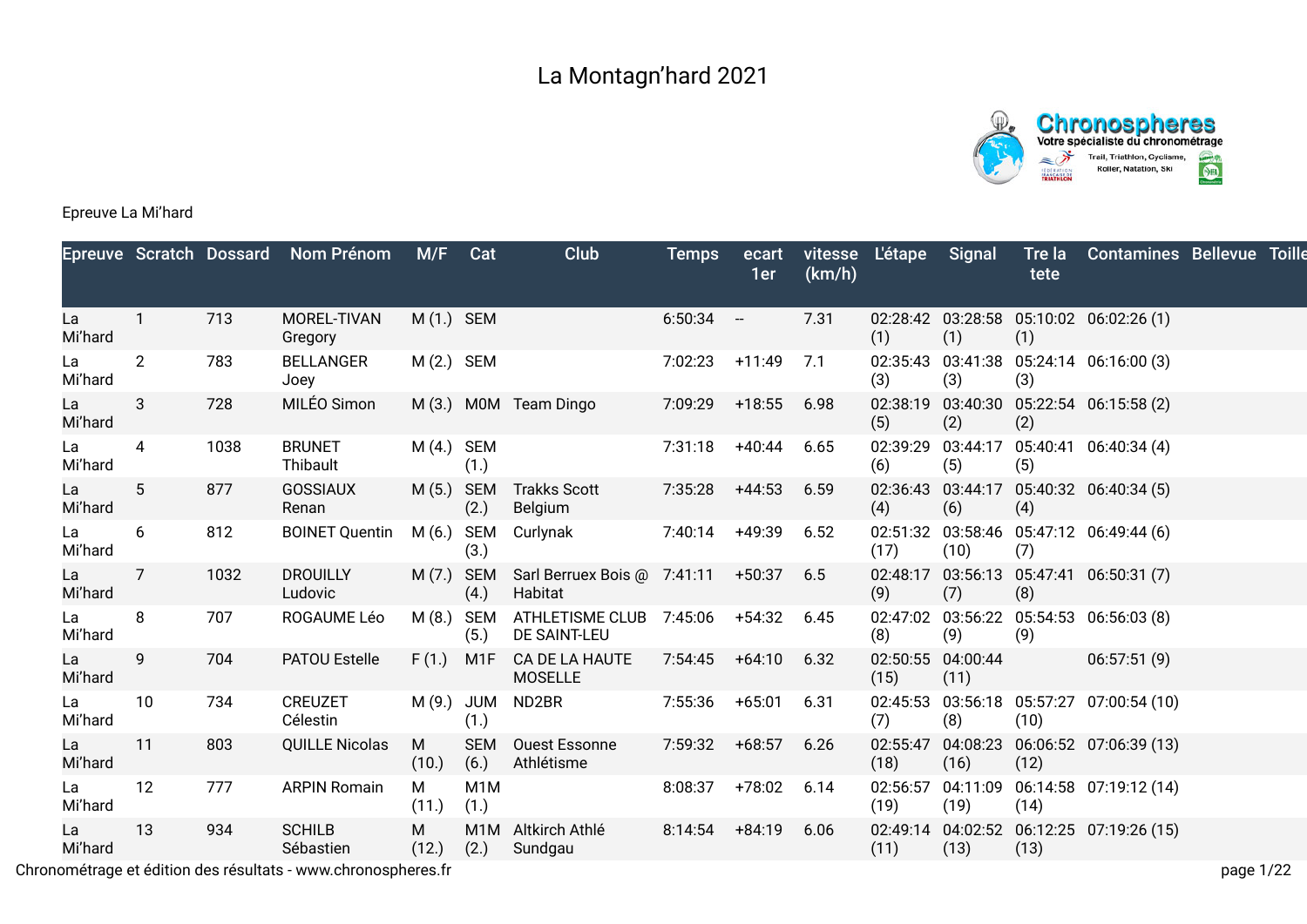|               |    |      | Epreuve Scratch Dossard Nom Prénom | M/F        | Cat                      | <b>Club</b>                        | <b>Temps</b>         | ecart<br>1er | (km/h) | vitesse L'étape Signal |      | Tre la<br>tete | <b>Contamines Bellevue Toille</b>            |  |
|---------------|----|------|------------------------------------|------------|--------------------------|------------------------------------|----------------------|--------------|--------|------------------------|------|----------------|----------------------------------------------|--|
| La<br>Mi'hard | 14 | 1004 | <b>DAUPHIN</b><br>Mathieu          | М<br>(13.) | M <sub>1</sub> M<br>(3.) |                                    | 8:16:32              | $+85:58$     | 6.04   | (16)                   | (17) | (15)           | 02:51:28 04:08:40 06:17:09 07:22:09 (16)     |  |
| La<br>Mi'hard | 15 | 916  | <b>RINGOT Patrice</b>              | M<br>(14.) | SEM USVA<br>(7.)         |                                    | 8:19:36              | $+89:02$ 6   |        | (21)                   | (20) | (16)           | 02:58:47 04:11:36 06:17:15 07:29:19 (18)     |  |
| La<br>Mi'hard | 16 | 843  | <b>HALICKI Yannick M</b>           | (15.)      | <b>M0M</b><br>(1.)       |                                    | 8:24:35              | $+94:01$     | 5.95   | (28)                   | (24) | (21)           | 03:02:19 04:20:25 06:27:31 07:33:42 (19)     |  |
| La<br>Mi'hard | 17 | 701  | <b>CURIEN Yann</b>                 | М<br>(16.) | M2M FAC<br>(1.)          |                                    | 8:28:07              | $+97:33$     | 5.9    | (12)                   | (15) | (17)           | 02:49:17 04:08:00 06:22:24 07:26:19 (17)     |  |
| La<br>Mi'hard | 18 | 767  | <b>DELLA MARIA</b><br>Michel       | М<br>(17.) | <b>M0M</b><br>(2.)       |                                    | 8:34:47              | +104:13 5.83 |        | (54)                   | (39) | (26)           | 03:16:12 04:34:08 06:40:09 07:39:03 (20)     |  |
| La<br>Mi'hard | 19 | 757  | <b>BOZON Matthieu M</b>            | (18.)      | (4.)                     | M1M CAF MACON                      | 8:35:43              | +105:08 5.82 |        | (42)                   | (31) | (24)           | 03:12:03  04:28:04  06:37:00  07:41:32  (23) |  |
| La<br>Mi'hard | 20 | 920  | <b>PINNA Fabrice</b>               | M<br>(19.) | <b>M0M</b><br>(3.)       |                                    | 8:36:16 +105:41 5.81 |              |        | 02:48:21<br>(10)       | (12) | (11)           | 04:02:48  06:04:07  07:05:14  (12)           |  |
| La<br>Mi'hard | 21 | 844  | <b>PEZET Myriam</b>                | F(2.)      | M2F                      |                                    | 8:38:54              | +108:19 5.78 |        | (27)                   | (18) | (18)           | 03:01:31  04:11:09  06:24:06  07:41:24  (22) |  |
| La<br>Mi'hard | 22 | 923  | LAVARDE<br>Ludovic                 | М<br>(20.) | МЗМ<br>(1.)              |                                    | 8:40:17 +109:43 5.77 |              |        | (25)                   | (21) | (19)           | 03:01:04  04:15:16  06:25:41  07:41:16  (21) |  |
| La<br>Mi'hard | 23 | 975  | PEZZANI<br>Benjamin                | M<br>(21.) | <b>SEM</b><br>(8.)       |                                    | 8:42:30 +111:56 5.74 |              |        | (35)                   | (30) | (32)           | 03:06:42 04:27:10 06:47:35 07:51:15 (26)     |  |
| La<br>Mi'hard | 24 | 768  | JAUDET Renaud                      | M<br>(22.) | M1M<br>(5.)              |                                    | 8:43:33              | +112:58 5.73 |        | (24)                   | (23) | (22)           | 03:00:43  04:19:07  06:31:32  07:47:03  (24) |  |
| La<br>Mi'hard | 25 | 752  | DELAUNAY<br>Fabrice                | М<br>(23.) | МЗМ<br>(2.)              |                                    | 8:50:24 +119:50 5.66 |              |        | (33)                   | (25) | (23)           | 03:06:22 04:21:06 06:34:51 07:51:30 (27)     |  |
| La<br>Mi'hard | 26 | 802  | <b>MINAUX Eric</b>                 | М<br>(24.) | M2M<br>(2.)              |                                    | 8:57:52 +127:18 5.58 |              |        | 03:12:21<br>(44)       | (41) | (33)           | 04:34:36 06:48:34 08:00:45 (31)              |  |
| La<br>Mi'hard | 27 | 710  | PELLE Jerome                       | M<br>(25.) | (3.)                     | M2M LE SOUFFLE<br><b>D'ORGERUS</b> | 8:57:52 +127:18 5.58 |              |        | (46)                   | (40) | (34)           | 03:12:26 04:34:29 06:48:36 08:00:50 (32)     |  |
| La<br>Mi'hard | 28 | 730  | PY Raphaël                         | М<br>(26.) | SEM<br>(9.)              | Club Alpin<br>Besançon             | 8:58:09              | +127:35 5.57 |        | (14)                   | (14) | (20)           | 02:50:15 04:06:55 06:27:25 07:50:20 (25)     |  |
| La<br>Mi'hard | 29 | 811  | <b>IDIRI Salem</b>                 | М<br>(27.) | (3.)                     | M3M EHA Altkirch Athlé<br>Sundgau  | 8:59:37 +129:03 5.56 |              |        | (26)                   | (27) | (30)           | 03:01:10  04:22:05  06:45:21  07:55:42  (29) |  |
| La<br>Mi'hard | 30 | 787  | <b>DEBILLY Marc</b>                | М<br>(28.) | <b>SEM</b><br>(10.)      |                                    | 9:00:01              | +129:26 5.56 |        | 03:03:41<br>(30)       | (28) | (28)           | 04:25:26 06:42:15 07:52:40 (28)              |  |

Chronométrage et édition des résultats - www.chronospheres.fr page 2/22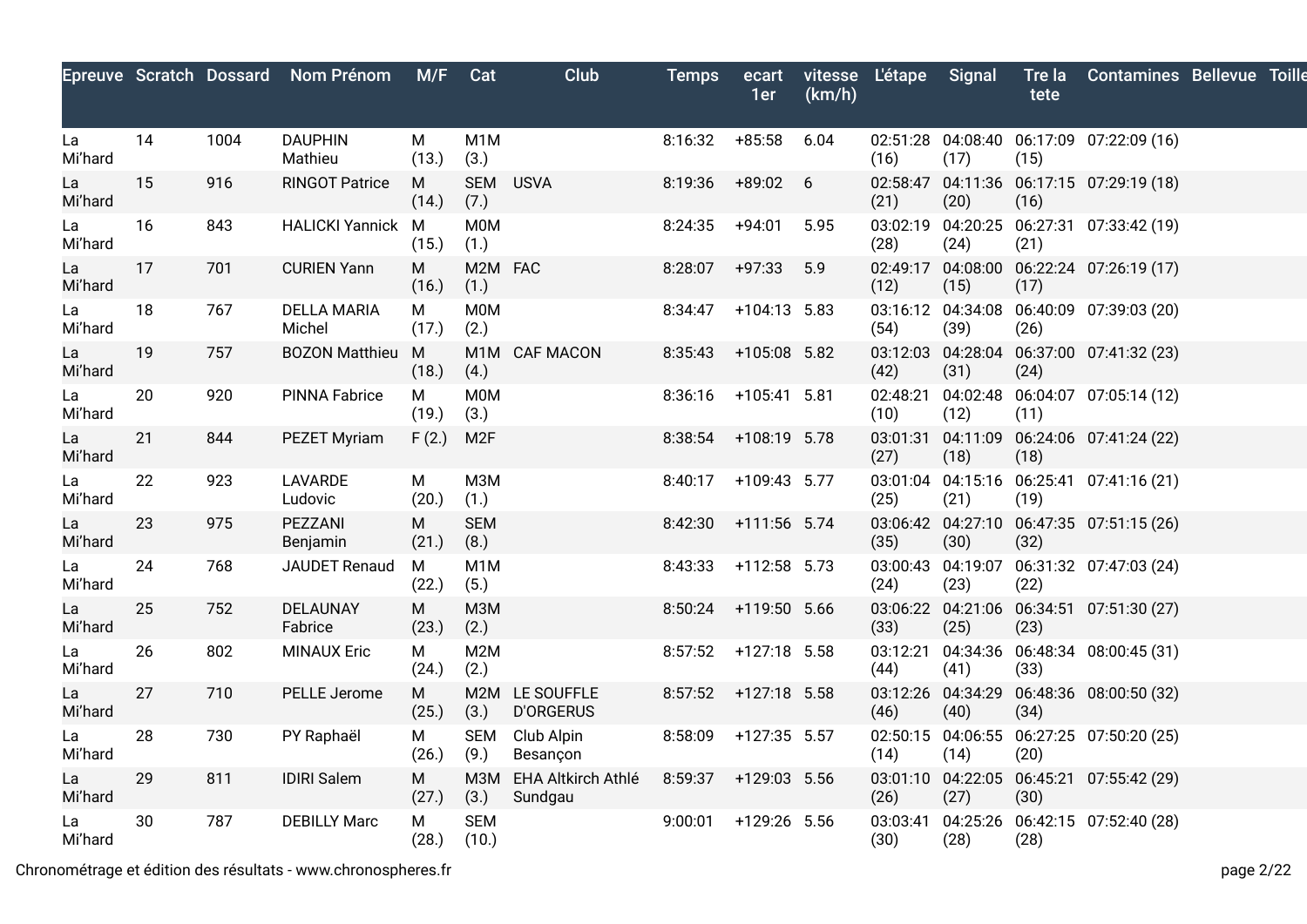|               |    |      | Epreuve Scratch Dossard Nom Prénom | M/F        | Cat                      | Club                                        | <b>Temps</b>           | ecart<br>1er | (km/h) | vitesse L'étape | Signal | Tre la<br>tete | <b>Contamines Bellevue Toille</b>            |  |
|---------------|----|------|------------------------------------|------------|--------------------------|---------------------------------------------|------------------------|--------------|--------|-----------------|--------|----------------|----------------------------------------------|--|
| La<br>Mi'hard | 31 | 919  | PECOUL Olivier                     | M<br>(29.) | M <sub>1</sub> M<br>(6.) |                                             | 9:00:40 +130:06 5.55   |              |        | (22)            | (26)   | (31)           | 02:59:03  04:21:31  06:45:55  08:02:53  (33) |  |
| La<br>Mi'hard | 32 | 863  | <b>JACQUOT</b><br>Thomas           | M<br>(30.) | M1M<br>(7.)              |                                             | 9:02:37                | +132:03 5.53 |        | (23)            | (22)   | (29)           | 02:59:36 04:17:01 06:43:03 08:04:17 (34)     |  |
| La<br>Mi'hard | 33 | 873  | <b>NASCIMENTO</b><br>Samuel        | M<br>(31.) | (11.)                    | SEM Trangosport                             | 9:04:36 +134:01 5.51   |              |        | (49)            | (51)   | (47)           | 03:13:25 04:41:08 07:04:27 08:06:48 (36)     |  |
| La<br>Mi'hard | 34 | 749  | <b>BAILLEUX</b><br>Tamara          | F(3.)      | <b>SEF</b>               |                                             | 9:05:44                | +135:09 5.5  |        | (68)            | (60)   | (39)           | 03:25:55 04:47:23 06:55:17 08:04:25 (35)     |  |
| La<br>Mi'hard | 35 | 721  | CANTENOT Gaël M                    | (32.)      | <b>SEM</b><br>(12.)      |                                             | 9:07:08 +136:34 5.48   |              |        | (32)            | (32)   | (38)           | 03:06:20 04:28:18 06:54:54 08:08:31 (37)     |  |
| La<br>Mi'hard | 36 | 720  | <b>BORNAND</b><br>Adrien           | М<br>(33.) | SEM<br>(13.)             | Les furets d'Eiffage 9:07:11 +136:36 5.48   |                        |              |        | (34)            | (33)   | (40)           | 03:06:23  04:29:11  06:55:49  08:08:37  (38) |  |
| La<br>Mi'hard | 37 | 913  | PICARD Romain                      | M<br>(34.) | <b>M0M</b><br>(4.)       |                                             | 9:08:21 +137:47 5.47   |              |        | (36)            | (35)   | (36)           | 03:07:20 04:29:31 06:54:07 08:11:00 (39)     |  |
| La<br>Mi'hard | 38 | 716  | <b>FORESTIER</b><br>Nicolas        | M<br>(35.) | (4.)                     | M2M family fun trail                        | $9:12:25$ +141:51 5.43 |              |        | (40)            | (34)   | (35)           | 03:10:00  04:29:25  06:48:58  08:11:37  (40) |  |
| La<br>Mi'hard | 39 | 717  | <b>LECONTE</b><br>Stéphane         | M<br>(36.) | (5.)                     | M2M Les Piranhas                            | 9:21:03                | +150:29 5.35 |        | (48)            | (47)   | (51)           | 03:12:38  04:38:19  07:08:43  08:22:25  (45) |  |
| La<br>Mi'hard | 40 | 1013 | <b>BERRUEX</b><br>Damien           | м<br>(37.) | (5.)                     | M0M CMBM Chamonix<br>mont blanc<br>marathon | 9:21:23 +150:48 5.34   |              |        | (39)            | (38)   | (41)           | 03:09:26 04:33:57 06:57:26 08:16:20 (42)     |  |
| La<br>Mi'hard | 41 | 352  | CHALMANDRIER M<br>Julien           | (38.)      | (6.)                     | M0M La Foulée Muroise                       | 9:21:37 +151:03 5.34   |              |        | (53)            | (49)   | (43)           | 03:15:00 04:39:20 06:59:42 08:14:46 (41)     |  |
| La<br>Mi'hard | 42 | 842  | COLLANGE<br>Florent                | M<br>(39.) | (14.)                    | SEM COURIR en<br><b>EMBLAVEZ</b>            | 9:24:17 +153:43 5.32   |              |        | (45)            | (44)   | (44)           | 03:12:22 04:36:34 07:01:49 08:21:39 (43)     |  |
| La<br>Mi'hard | 43 | 779  | <b>LECOMPTE</b><br>Jean francois   | м<br>(40.) | <b>M0M</b><br>(7.)       |                                             | 9:28:05 +157:31 5.28   |              |        | (57)            | (50)   | (45)           | 03:16:45 04:40:50 07:02:16 08:23:50 (47)     |  |
| La<br>Mi'hard | 44 | 778  | <b>LECOMPTE</b><br>Matthieu        | M<br>(41.) | (8.)                     | M1M ALSIP Trail                             | 9:28:05 +157:31 5.28   |              |        | (58)            | (52)   | (46)           | 03:18:42  04:41:10  07:02:18  08:23:49  (46) |  |
| La<br>Mi'hard | 45 | 968  | LOMBARD Pierre M                   | (42.)      | M <sub>1</sub> M<br>(9.) |                                             | 9:31:43 +161:08 5.25   |              |        | (31)            | (37)   | (42)           | 03:04:43  04:31:33  06:58:06  08:26:15  (49) |  |
| La<br>Mi'hard | 46 | 732  | MOREL-VULLIEZ M<br>Christophe      | (43.)      | M2M L214<br>(6.)         |                                             | 9:32:12 +161:38 5.24   |              |        | (60)            | (56)   | (48)           | 03:19:30  04:43:57  07:05:48  08:24:34  (48) |  |
| La            | 47 | 769  | <b>BASLE François M</b>            |            | <b>MOM</b>               |                                             | 9:37:39 +167:04 5.19   |              |        |                 |        |                | 03:13:47 04:37:01 07:08:00 08:33:32 (53)     |  |

Chronométrage et édition des résultats - www.chronospheres.fr comme et au control en experience de se se page 3/22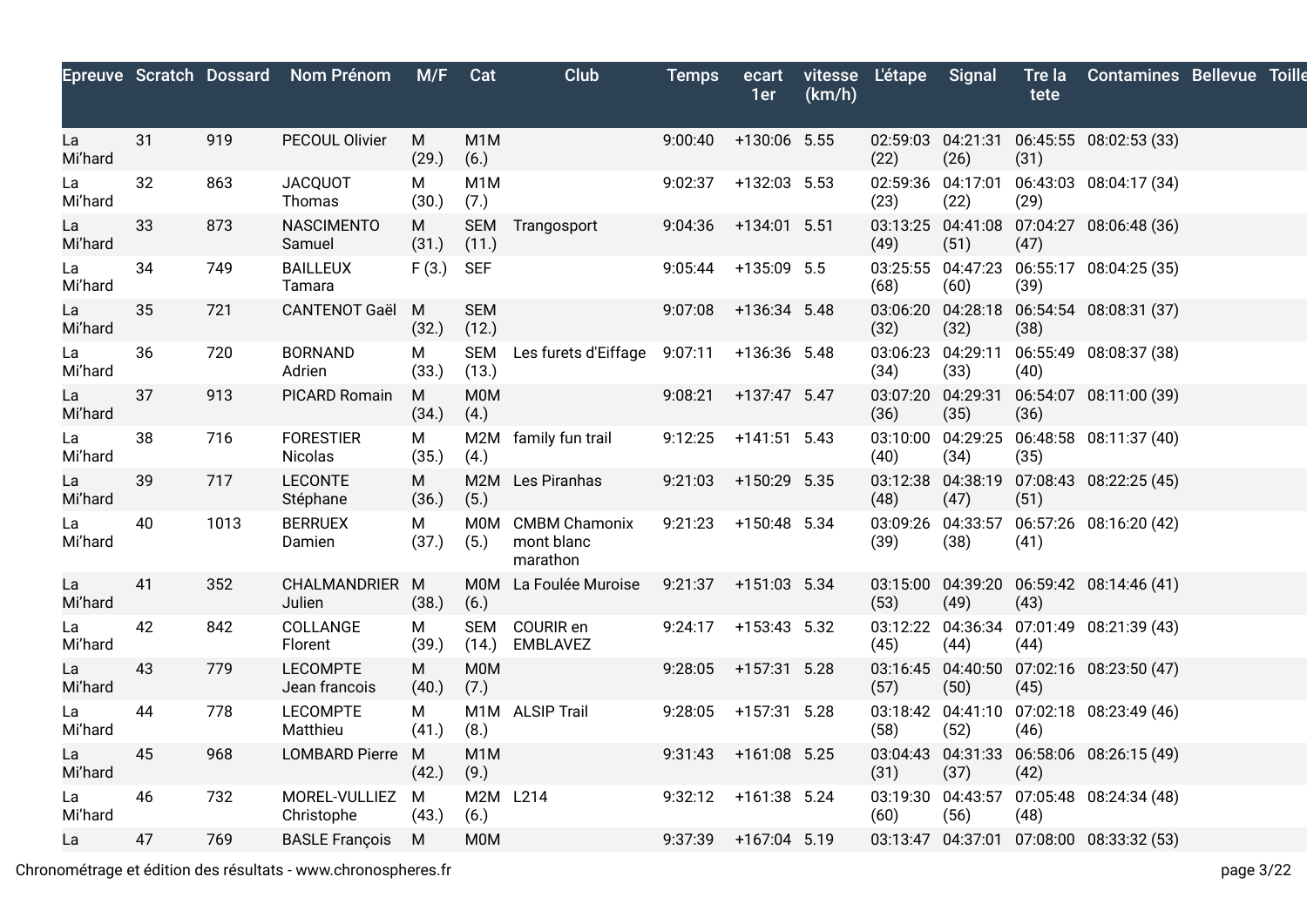|               |    |      | Epreuve Scratch Dossard Nom Prénom   | M/F Cat    |                           | Club                                           | <b>Temps</b>          | ecart<br>1er          | (km/h) | vitesse L'étape           | Signal                    | Tre la<br>tete | <b>Contamines Bellevue Toille</b>            |  |
|---------------|----|------|--------------------------------------|------------|---------------------------|------------------------------------------------|-----------------------|-----------------------|--------|---------------------------|---------------------------|----------------|----------------------------------------------|--|
| Mi'hard       |    |      |                                      | (44.)      | (8.)                      |                                                |                       |                       |        | (50)                      | (45)                      | (50)           |                                              |  |
| La<br>Mi'hard | 48 | 1008 | <b>BERNARD</b><br>Christophe         | М<br>(45.) | (10.)                     | M1M Poneys enragés                             | 9:40:04               | +169:30 5.17          |        | (37)                      | 03:08:16 04:35:37<br>(43) | (55)           | 07:13:23 08:30:26 (50)                       |  |
| La<br>Mi'hard | 49 | 386  | <b>ALVES Daniel</b>                  | М<br>(46.) | <b>MOM</b><br>(9.)        |                                                |                       | 9:40:55 +170:21 5.16  |        | (59)                      | (48)                      | (37)           | 03:19:17 04:38:43 06:54:18 08:21:57 (44)     |  |
| La<br>Mi'hard | 50 | 805  | <b>VALEYRE Thierry M</b>             | (47.)      | M0M<br>(10.)              |                                                | 9:41:33               | +170:58 5.16          |        | 03:19:51 04:43:31<br>(62) | (54)                      | (53)           | 07:12:08 08:37:58 (54)                       |  |
| La<br>Mi'hard | 51 | 790  | LE DU<br>Christophe                  | M<br>(48.) | M2M<br>(7.)               |                                                |                       | 9:41:56 +171:22 5.16  |        | (84)                      | (72)                      | (62)           | 03:32:57 04:58:56 07:26:50 08:38:04 (56)     |  |
| La<br>Mi'hard | 52 | 909  | ROBIN Cézanne                        | F(4.)      | <b>SEF</b><br>(1.)        | Rando Nature                                   |                       | 9:42:11 +171:37 5.15  |        | (61)                      | (55)                      | (49)           | 03:19:45 04:43:53 07:05:55 08:33:27 (52)     |  |
| La<br>Mi'hard | 53 | 875  | <b>BRUN Nicolas</b>                  | M<br>(49.) | <b>SEM</b><br>(15.)       |                                                |                       | 9:42:22 +171:48 5.15  |        | (43)                      | (59)                      | (52)           | 03:12:14 04:46:02 07:09:15 08:37:59 (55)     |  |
| La<br>Mi'hard | 54 | 931  | <b>WALEM Olivier</b>                 | М<br>(50.) | MOM BDD<br>(11.)          |                                                | 9:43:29               | +172:55 5.14          |        | (86)                      | (74)                      | (63)           | 03:33:13 04:59:50 07:27:29 08:43:04 (58)     |  |
| La<br>Mi'hard | 55 | 847  | <b>BROISIN</b><br><b>BONTAZ Noel</b> | М<br>(51.) | M3M EEA<br>(4.)           |                                                | 9:53:00               | +182:26 5.06          |        | (81)                      | (69)                      | (61)           | 03:30:40  04:57:08  07:26:17  08:45:15  (59) |  |
| La<br>Mi'hard | 56 | 1015 | <b>BOINOT Mehdi</b>                  | М<br>(52.) | <b>SEM</b><br>(16.)       | <b>Entente Ouest</b><br>Lyonnais<br>Athlétisme | 9:53:02               | +182:28 5.06          |        | (51)                      | (57)                      | (57)           | 03:14:24 04:44:04 07:17:04 08:49:13 (61)     |  |
| La<br>Mi'hard | 57 | 786  | <b>DEBILLY Arnaud</b>                | M<br>(53.) | <b>SEM</b><br>(17.)       |                                                | 9:53:43               | +183:09 5.05          |        | 03:08:52 04:35:31<br>(38) | (42)                      | (60)           | 07:25:26 08:48:06 (60)                       |  |
| La<br>Mi'hard | 58 | 353  | SAUDEAU<br>Anthony                   | м<br>(54.) | M <sub>2</sub> M<br>(8.)  |                                                | 9:54:05               | +183:31 5.05          |        | (47)                      | 03:12:36 04:42:10<br>(53) | (56)           | 07:15:31 08:38:07 (57)                       |  |
| La<br>Mi'hard | 59 | 851  | <b>VOISIN Vincent</b>                | М<br>(55.) | <b>SEM</b><br>(18.)       | Zoom Volt Runners                              | 9:57:23               | +186:48 5.02          |        | (70)                      | (65)                      | (69)           | 03:25:57 04:51:54 07:35:10 08:53:57 (62)     |  |
| La<br>Mi'hard | 60 | 801  | <b>HORNSPERGER</b><br>Benoit         | M<br>(56.) | M <sub>1</sub> M<br>(11.) |                                                | 9:58:59               | +188:25 5.01          |        | (140)                     | 03:50:05 05:10:27<br>(91) | (76)           | 07:40:02 08:57:45 (66)                       |  |
| La<br>Mi'hard | 61 | 756  | <b>BARBIER</b><br>Alexandre          | М<br>(57.) | <b>MOM</b><br>(12.)       |                                                | 10:05:06 +194:32 4.96 |                       |        | (74)                      | (84)                      | (71)           | 03:27:17 05:05:56 07:35:30 08:57:48 (67)     |  |
| La<br>Mi'hard | 62 | 445  | <b>TUTARD</b><br>Christophe          | М<br>(58.) | (9.)                      | M2M Front runners                              |                       | 10:06:37 +196:03 4.95 |        | (94)                      | 03:34:43 05:01:04<br>(77) | (72)           | 07:36:35 08:58:09 (68)                       |  |
| La<br>Mi'hard | 63 | 613  | <b>PROCUREUR</b><br>Henri            | M<br>(59.) | <b>M0M</b><br>(13.)       |                                                | 10:07:48 +197:13 4.94 |                       |        | 03:31:21<br>(82)          | 04:49:10<br>(63)          | (59)           | 07:23:25 08:55:03 (64)                       |  |
|               |    |      |                                      |            |                           |                                                |                       |                       |        |                           |                           |                |                                              |  |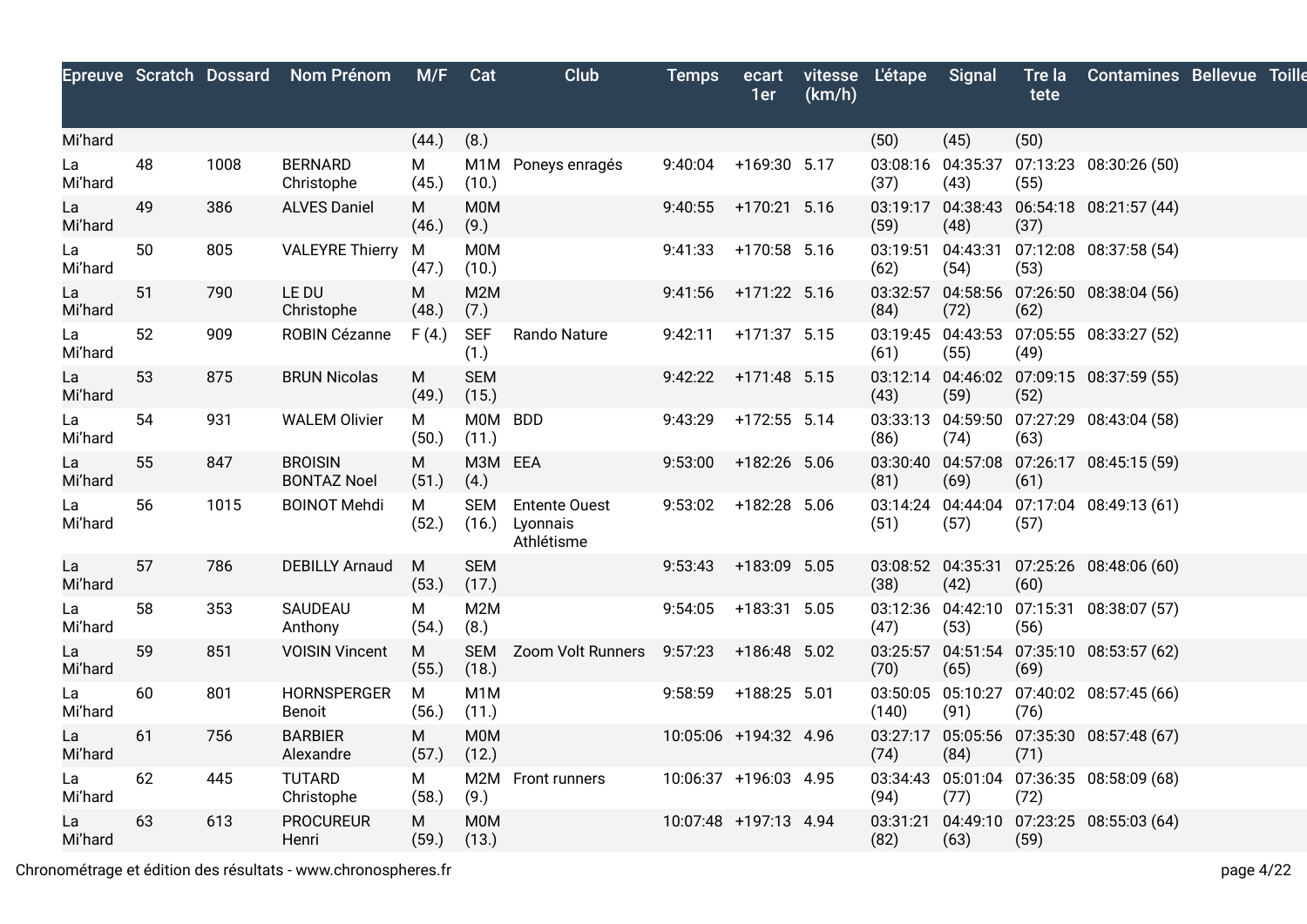|               |    |      | Epreuve Scratch Dossard Nom Prénom | M/F Cat    |                           | Club                                              | <b>Temps</b>          | ecart<br>1er | (km/h) | vitesse L'étape            | Signal                     | Tre la<br>tete | <b>Contamines Bellevue Toille</b>        |  |
|---------------|----|------|------------------------------------|------------|---------------------------|---------------------------------------------------|-----------------------|--------------|--------|----------------------------|----------------------------|----------------|------------------------------------------|--|
| La<br>Mi'hard | 64 | 944  | DE GENNARO<br>Thomas               | M<br>(60.) | (19.)                     | SEM Tontontrailers                                | 10:08:33 +197:59 4.93 |              |        | (55)                       | (46)                       | (58)           | 03:16:23 04:37:45 07:18:51 08:54:25 (63) |  |
| La<br>Mi'hard | 65 | 782  | GAUTHIER Jean- M<br>Marc           | (61.)      | M3M<br>(5.)               |                                                   | 10:08:44 +198:10 4.93 |              |        | (75)                       | (66)                       | (65)           | 03:27:22 04:55:13 07:31:40 08:58:26 (69) |  |
| La<br>Mi'hard | 66 | 727  | PEDUZZI Jean-<br>Nicolas           | М<br>(62.) | <b>M0M</b><br>(14.)       |                                                   | 10:10:34 +200:00 4.91 |              |        | (122)                      | (89)                       | (25)           | 03:43:56 05:10:18 06:39:41 09:05:01 (73) |  |
| La<br>Mi'hard | 67 | 726  | DUFOURD Anne- F (5.)<br>Laure      |            | <b>MOF</b><br>(1.)        |                                                   | 10:10:34 +200:00 4.91 |              |        | (90)                       | (88)                       | (79)           | 03:33:59 05:09:56 07:41:51 09:05:01 (72) |  |
| La<br>Mi'hard | 68 | 947  | FERRAGUT<br>Patrice                | М<br>(63.) | <b>M0M</b><br>(15.)       |                                                   | 10:11:06 +200:31 4.91 |              |        | (97)                       | (87)                       | (81)           | 03:35:59 05:08:36 07:45:36 09:10:22 (79) |  |
| La<br>Mi'hard | 69 | 725  | ANCRENAZ<br>Yannick                | M<br>(64.) | <b>M0M</b><br>(16.)       |                                                   | 10:11:31 +200:56 4.91 |              |        | 03:43:57 05:10:21<br>(123) | (90)                       | (75)           | 07:39:45 09:05:06 (74)                   |  |
| La<br>Mi'hard | 70 | 703  | PIERDA Mathieu                     | M<br>(65.) | M <sub>1</sub> M<br>(12.) |                                                   | 10:11:58 +201:23 4.9  |              |        | (120)                      | (93)                       | (92)           | 03:43:39 05:12:46 07:54:57 09:14:28 (82) |  |
| La<br>Mi'hard | 71 | 1027 | <b>TACHOIRES</b><br>David          | M<br>(66.) | (20.)                     | SEM AS IGN                                        | 10:12:46 +202:12 4.9  |              |        | (102)                      | (85)                       | (70)           | 03:37:38 05:06:30 07:35:29 09:05:17 (75) |  |
| La<br>Mi'hard | 72 | 824  | <b>STOCK Kevin</b>                 | М<br>(67.) | <b>M0M</b><br>(17.)       |                                                   | 10:12:54 +202:20 4.89 |              |        | (52)                       | (64)                       | (64)           | 03:14:42 04:49:32 07:30:46 09:02:51 (70) |  |
| La<br>Mi'hard | 73 | 940  | CAILLET Laurent M                  | (68.)      |                           | M2M CMBM Chamonix<br>(10.) mont blanc<br>marathon | 10:14:51 +204:16 4.88 |              |        | (77)                       | 03:28:26 05:04:39<br>(82)  | (78)           | 07:41:17 09:03:01 (71)                   |  |
| La<br>Mi'hard | 74 | 763  | NEYROUD<br>Christophe              | M<br>(69.) | (11.)                     | M2M Wise trail family                             | 10:16:32 +205:57 4.87 |              |        | (69)                       | (70)                       | (82)           | 03:25:56 04:57:29 07:45:56 09:08:09 (78) |  |
| La<br>Mi'hard | 75 | 882  | <b>SINATA Lionel</b>               | М<br>(70.) | (18.)                     | MOM USISSOIRE                                     | 10:16:52 +206:17 4.86 |              |        | (80)                       | (71)                       | (66)           | 03:30:30 04:57:38 07:32:09 08:55:32 (65) |  |
| La<br>Mi'hard | 76 | 819  | JOLLET Remi                        | м<br>(71.) | <b>SEM</b><br>(21.)       |                                                   | 10:17:44 +207:10 4.86 |              |        | (125)                      | (132)                      | (101)          | 03:44:56 05:30:06 08:03:24 09:14:37 (83) |  |
| La<br>Mi'hard | 77 | 957  | <b>VERGER Quentin M</b>            | (72.)      | <b>SEM</b><br>(22.)       |                                                   | 10:19:00 +208:26 4.85 |              |        | (29)                       | 03:02:56 04:25:34<br>(29)  | (27)           | 06:40:53 08:00:25 (30)                   |  |
| La<br>Mi'hard | 78 | 908  | <b>RICHARD</b><br>Stephane         | М<br>(73.) | M3M<br>(6.)               |                                                   | 10:20:06 +209:31 4.84 |              |        | (127)                      | (117)                      | (95)           | 03:45:20 05:20:48 07:57:27 09:17:20 (90) |  |
| La<br>Mi'hard | 79 | 784  | <b>PIRNGRUBER</b><br>Gerhard       | М<br>(74.) | (12.)                     | M2M ALSIP Trail                                   | 10:21:30 +210:55 4.83 |              |        | 03:26:23 05:02:21<br>(73)  | (79)                       | (73)           | 07:37:33 09:13:29 (81)                   |  |
| La            | 80 | 736  | <b>BONIFACE</b>                    | М          | M2M                       |                                                   | 10:22:00 +211:25 4.82 |              |        |                            | 03:25:32 04:59:40 07:46:31 |                |                                          |  |

Chronométrage et édition des résultats - www.chronospheres.fr page 5/22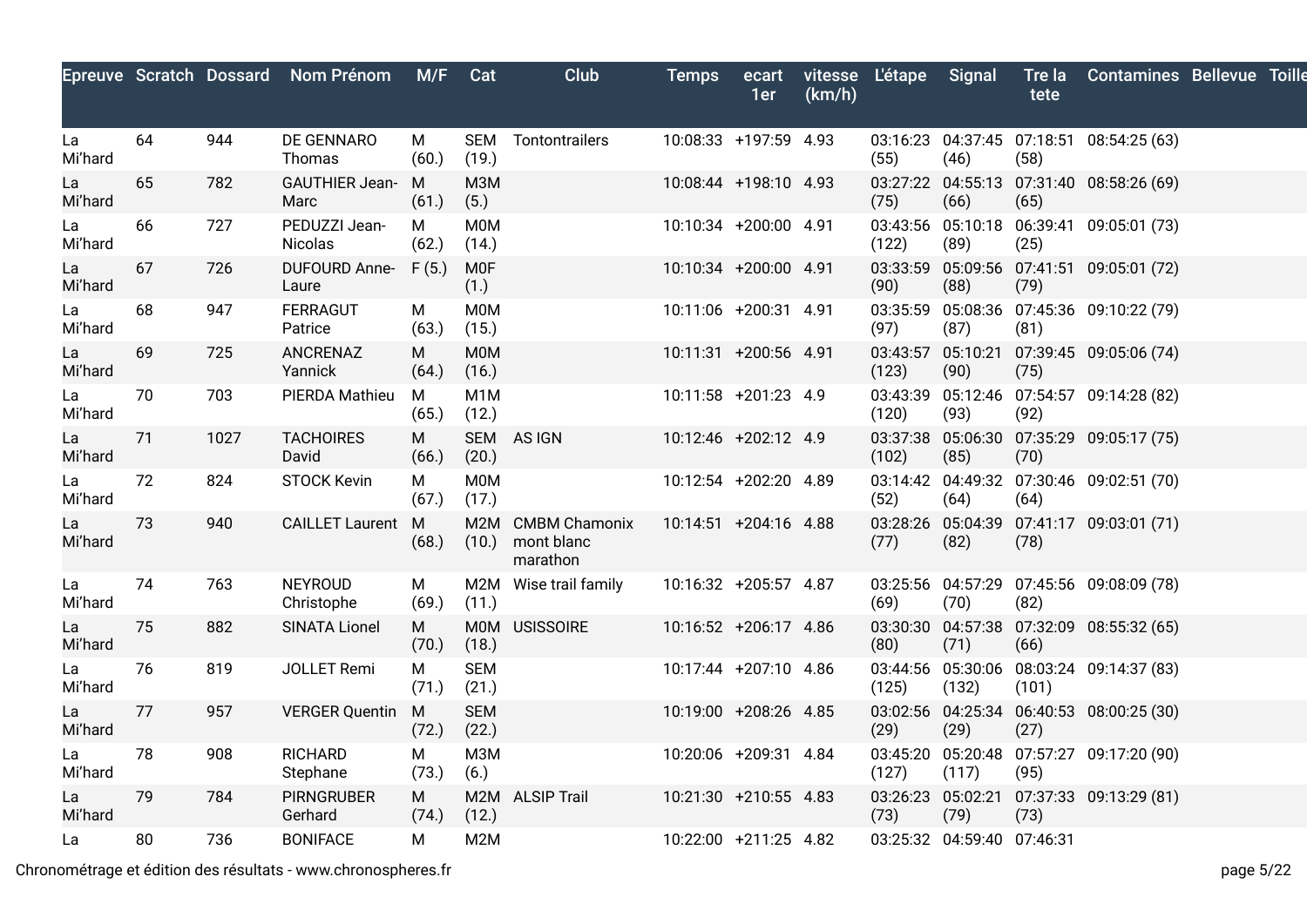|               |    |      | Epreuve Scratch Dossard Nom Prénom | M/F        | Cat                 | Club                              | <b>Temps</b>          | ecart<br>1er | (km/h) | vitesse L'étape            | Signal                     | Tre la<br>tete                                 | <b>Contamines Bellevue Toille</b>            |  |
|---------------|----|------|------------------------------------|------------|---------------------|-----------------------------------|-----------------------|--------------|--------|----------------------------|----------------------------|------------------------------------------------|----------------------------------------------|--|
| Mi'hard       |    |      | Yohann                             | (75.)      | (13.)               |                                   |                       |              |        | (67)                       | (73)                       | (83)                                           |                                              |  |
| La<br>Mi'hard | 81 | 1002 | CHARBONNEL<br>Freddy               | М<br>(76.) | <b>MOM</b><br>(19.) |                                   | 10:23:07 +212:32 4.81 |              |        | (41)                       | (61)                       | (84)                                           | 03:10:07  04:47:24  07:47:53  09:20:38  (94) |  |
| La<br>Mi'hard | 82 | 833  | <b>BERNARD</b><br>Clement          | М<br>(77.) | <b>M0M</b><br>(20.) |                                   | 10:25:28 +214:54 4.8  |              |        | (64)                       | (78)                       | (68)                                           | 03:23:29 05:01:48 07:34:09 09:07:03 (76)     |  |
| La<br>Mi'hard | 83 | 834  | <b>BOYER Jean</b>                  | М<br>(78.) | <b>M0M</b><br>(21.) |                                   | 10:25:28 +214:54 4.8  |              |        | (65)                       | (75)                       | (67)                                           | 03:24:30 05:00:30 07:32:46 09:07:05 (77)     |  |
| La<br>Mi'hard | 84 | 715  | <b>GUILLEMIN</b><br>Ludovic        | М<br>(79.) | (23.)               | SEM Traileurs du môle             | 10:25:39 +215:05 4.79 |              |        | (93)                       | (94)                       | (98)                                           | 03:34:12 05:13:10 07:59:15 09:18:51 (91)     |  |
| La<br>Mi'hard | 85 | 555  | <b>BAILLIEUX</b><br>François       | M<br>(80.) | (13.)               | M1M RCBT                          | 10:29:18 +218:43 4.77 |              |        | (88)                       | (81)                       | (80)                                           | 03:33:40  05:04:09  07:42:44  09:11:25  (80) |  |
| La<br>Mi'hard | 86 | 815  | <b>BOUVIER</b><br>Laurent          | М<br>(81.) | M1M Aviti<br>(14.)  |                                   | 10:29:48 +219:13 4.76 |              |        | 03:39:36 05:13:41<br>(112) | (96)                       | (96)                                           | 07:57:40 09:20:34 (93)                       |  |
| La<br>Mi'hard | 87 | 576  | <b>LAMOTTE</b><br>Vincent          | М<br>(82.) | M2M<br>(14.)        |                                   | 10:34:19 +223:45 4.73 |              |        | (126)                      | (86)                       | (77)                                           | 03:45:09 05:07:52 07:40:45 09:16:53 (89)     |  |
| La<br>Mi'hard | 88 | 611  | <b>GAUTHIER</b><br>Victor          | М<br>(83.) | M0M<br>(22.)        |                                   | 10:35:13 +224:38 4.72 |              |        | (105)                      | (103)                      | (94)                                           | 03:38:29 05:14:54 07:56:59 09:19:48 (92)     |  |
| La<br>Mi'hard | 89 | 457  | PEUCHAUD<br>Ludovic                | M<br>(84.) | M2M<br>(15.)        |                                   | 10:36:51 +226:17 4.71 |              |        | (124)                      | (106)                      | 03:44:10 05:16:43 07:52:58 09:28:24<br>(87)    | (100)                                        |  |
| La<br>Mi'hard | 90 | 456  | ARAGONES<br>Julien                 | М<br>(85.) |                     | M2M ANTONY<br>(16.) ATHLETISME 92 | 10:36:51 +226:17 4.71 |              |        | (121)                      | (105)                      | 03:43:46  05:16:42  07:52:58  09:28:25<br>(88) | (101)                                        |  |
| La<br>Mi'hard | 91 | 424  | <b>BRICHARD Marc</b>               | M<br>(86.) | (15.)               | M1M Kikourou                      | 10:37:02 +226:28 4.71 |              |        | (104)                      | (98)                       | (90)                                           | 03:38:29 05:14:08 07:54:04 09:24:43 (97)     |  |
| La<br>Mi'hard | 92 | 800  | <b>IMBERTON</b><br>Lancelot        | М<br>(87.) | <b>SEM</b><br>(24.) |                                   | 10:37:33 +226:58 4.71 |              |        | (128)                      | 03:45:30 05:30:05<br>(131) | 08:03:25 09:30:44<br>(102)                     | (106)                                        |  |
| La<br>Mi'hard | 93 | 821  | <b>MULLER</b><br>Corentin          | M<br>(88.) | <b>SEM</b><br>(25.) |                                   | 10:37:35 +227:00 4.71 |              |        | 03:45:31<br>(129)          | (133)                      | 05:30:08 08:03:26 09:31:25<br>(103)            | (107)                                        |  |
| La<br>Mi'hard | 94 | 849  | SIMEON Michael                     | M<br>(89.) | <b>SEM</b><br>(26.) |                                   | 10:38:08 +227:33 4.7  |              |        | (66)                       | (83)                       | (85)                                           | 03:24:56 05:05:05 07:50:23 09:21:40 (95)     |  |
| La<br>Mi'hard | 95 | 839  | <b>DAGAN Nicolas</b>               | M<br>(90.) | (17.)               | M2M dieppe aventure               | 10:39:38 +229:04 4.69 |              |        | 03:52:26 05:24:08<br>(145) | (123)                      |                                                | 09:29:45<br>(103)                            |  |
| La<br>Mi'hard | 96 | 434  | GONORD<br><b>Bastien</b>           | M<br>(91.) | (18.)               | M2M Les dingos de<br>Bleau        | 10:39:51 +229:17 4.69 |              |        | (106)                      | (101)                      | (93)                                           | 03:38:52 05:14:22 07:55:50 09:25:59 (98)     |  |
| La            | 97 | 868  | <b>BLOCKX</b>                      | F(6.)      |                     | M1F Ninglinspotes                 | 10:42:11 +231:37 4.67 |              |        |                            |                            | 05:14:44 07:59:07 09:30:14                     |                                              |  |

Chronométrage et édition des résultats - www.chronospheres.fr page 6/22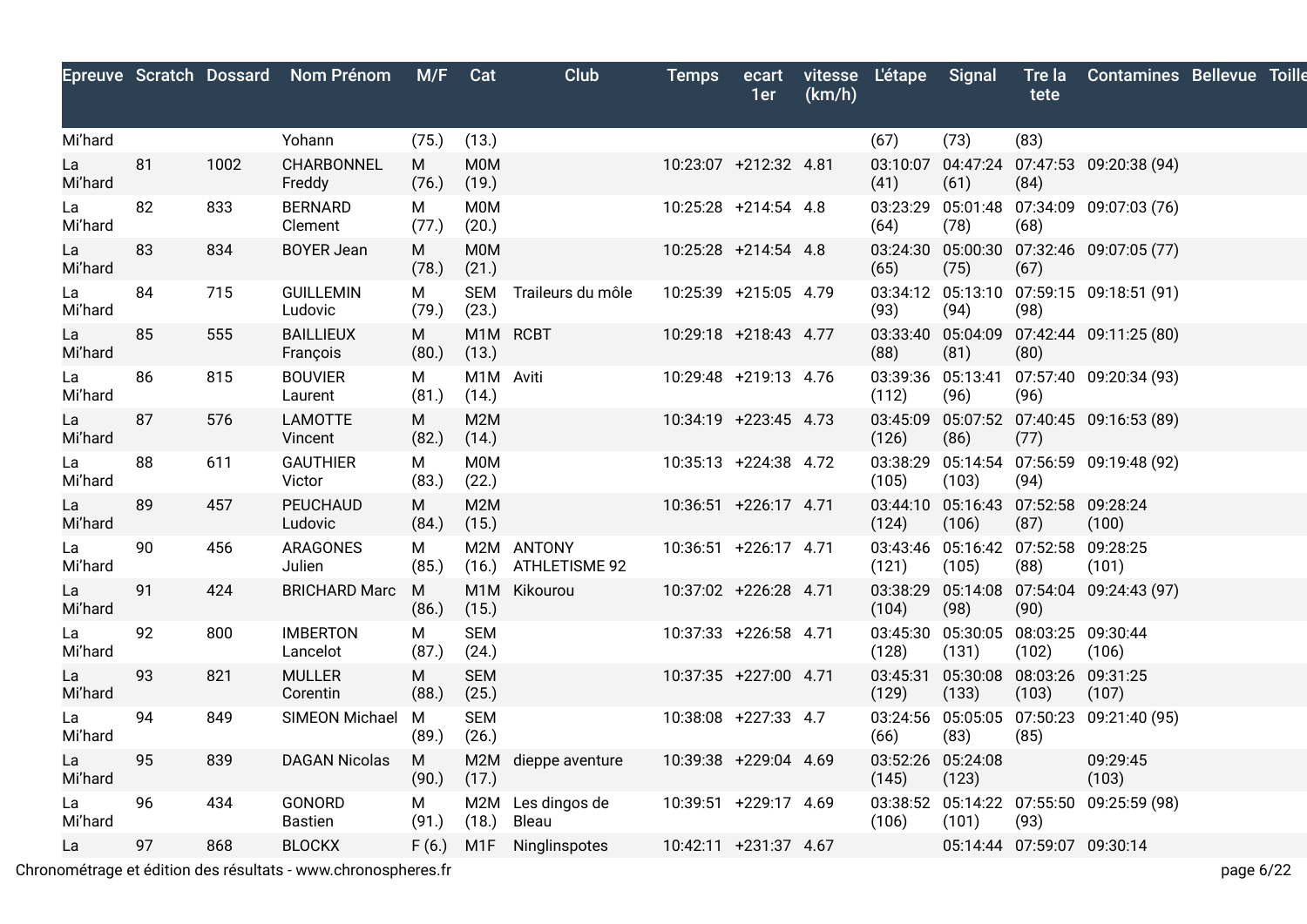|               |     |      | Epreuve Scratch Dossard Nom Prénom          | M/F Cat               |                           | <b>Club</b>                                  | <b>Temps</b>          | ecart<br>1er | (km/h) | vitesse L'étape            | Signal                              | Tre la<br>tete                                  | <b>Contamines Bellevue Toille</b>        |  |
|---------------|-----|------|---------------------------------------------|-----------------------|---------------------------|----------------------------------------------|-----------------------|--------------|--------|----------------------------|-------------------------------------|-------------------------------------------------|------------------------------------------|--|
| Mi'hard       |     |      | Caroline                                    |                       | (1.)                      |                                              |                       |              |        |                            | (102)                               | (97)                                            | (105)                                    |  |
| La<br>Mi'hard | 98  | 772  | <b>BLONDOR</b><br>Mathilde                  | F(7.)                 | <b>SEF</b><br>(2.)        |                                              | 10:43:59 +233:25 4.66 |              |        | (116)                      | (110)                               | 03:40:34 05:18:34 07:59:22 09:29:48<br>(99)     | (104)                                    |  |
| La<br>Mi'hard | 99  | 826  | <b>DESCÔTES</b><br><b>GENON</b><br>Benjamin | M<br>(92.)            | M <sub>1</sub> M<br>(16.) |                                              | 10:44:01 +233:26 4.66 |              |        | (91)                       | (107)                               | (89)                                            | 03:34:05 05:18:20 07:53:51 09:26:14 (99) |  |
| La<br>Mi'hard | 100 | 719  | <b>BENKACI Fatma</b>                        | F (8.)                | <b>SEF</b><br>(3.)        | <b>Team Provence</b><br>Endurance            | 10:44:52 +234:17 4.65 |              |        | (115)                      | (116)                               | 03:40:28 05:20:42 08:10:23 09:33:27<br>(109)    | (109)                                    |  |
| La<br>Mi'hard | 101 | 1010 | <b>HELOURY Jos</b>                          | M<br>(93.)            | <b>SEM</b><br>(27.)       |                                              | 10:48:21 +237:47 4.63 |              |        | (71)                       | (68)                                | 03:25:58 04:57:07 07:52:35 09:33:21<br>(86)     | (108)                                    |  |
| La<br>Mi'hard | 102 | 936  | <b>GUILBERT</b><br>Gregory                  | М<br>(94.)            | (19.)                     | M2M Globule Academie                         | 10:49:27 +238:52 4.62 |              |        | (100)                      | (112)                               | 03:37:23  05:19:13  08:08:04  09:37:48<br>(107) | (113)                                    |  |
| La<br>Mi'hard | 103 | 723  | PAGNAN Kévin                                | M<br>(95.)            | <b>SEM</b><br>(28.)       |                                              | 10:50:58 +240:23 4.61 |              |        | (108)                      | 03:39:12 05:19:04 08:06:37<br>(111) | (105)                                           | 09:37:15<br>(112)                        |  |
| La<br>Mi'hard | 104 | 702  | <b>VIAL Nicolas</b>                         | M<br>(96.)            | M1M<br>(17.)              |                                              | 10:51:02 +240:28 4.61 |              |        | (114)                      | 03:39:57 05:20:41<br>(115)          | 08:10:21<br>(108)                               | 09:36:47<br>(111)                        |  |
| La<br>Mi'hard | 105 | 825  | COULEAUD<br>Stéphane                        | M<br>(97.)            | M3M<br>(7.)               |                                              | 10:52:45 +242:10 4.6  |              |        | (76)                       | 03:28:05 05:11:38 08:06:01<br>(92)  | (104)                                           | 09:35:48<br>(110)                        |  |
| La<br>Mi'hard | 106 | 869  | <b>MORINIERE</b><br>Jean-Marc               | М<br>(98.)            | (1.)                      | M4M Entente des<br>Mauges                    | 10:52:52 +242:18 4.6  |              |        | (161)                      | 03:57:50 05:37:48 08:16:00<br>(151) | (115)                                           | 09:44:22<br>(116)                        |  |
| La<br>Mi'hard | 107 | 500  | <b>KORICHI Karim</b>                        | M<br>(99.)            | $(18.)$ club              | M1M Avon athlétisme                          | 10:53:55 +243:21 4.59 |              |        | (142)                      | 03:50:49 05:14:21<br>(100)          | 07:54:18 09:28:49<br>(91)                       | (102)                                    |  |
| La<br>Mi'hard | 108 | 971  | MUZYCZKA<br>Laurent                         | м<br>$(100.)$ $(8.)$  |                           | M3M AS CHEMINOTS<br>METZ                     | 10:53:57 +243:23 4.59 |              |        | (87)                       | (95)                                | 03:33:14 05:13:15 08:02:35<br>(100)             | 09:39:38<br>(114)                        |  |
| La<br>Mi'hard | 109 | 804  | <b>GUISSET</b><br>François                  | М<br>$(101.)$ $(20.)$ | M2M                       |                                              | 10:53:59 +243:24 4.59 |              |        | (139)                      | 03:50:05 05:24:00 08:12:27<br>(122) | (112)                                           | 09:46:08<br>(117)                        |  |
| La<br>Mi'hard | 110 | 876  | <b>JAMET</b><br>Ségolène                    | $F(9.)$ SEF           | (4.)                      | CAF grenoble<br>oisans                       | 10:58:35 +248:01 4.56 |              |        | 03:55:20 05:24:34<br>(156) | (124)                               |                                                 | 09:43:09<br>(115)                        |  |
| La<br>Mi'hard | 111 | 1019 | <b>DELCOUSTAL</b><br>Benjamin               | M<br>(102.)           | M0M<br>(23.)              |                                              | 10:59:00 +248:26 4.55 |              |        | (132)                      | 03:47:46 05:25:13 08:16:17<br>(125) | (117)                                           | 09:48:26<br>(122)                        |  |
| La<br>Mi'hard | 112 | 859  | <b>TOUR Cyril</b>                           | M<br>$(103.)$ $(9.)$  | МЗМ                       |                                              | 10:59:44 +249:09 4.55 |              |        | 03:40:48 05:28:02<br>(117) | (129)                               |                                                 | 09:48:48<br>(123)                        |  |
| La<br>Mi'hard | 113 | 764  | <b>NOËL Yves</b>                            | M                     |                           | M2M Team Sorbonne<br>(104.) (21.) Université | 11:01:26 +250:51 4.54 |              |        | 03:20:25 04:56:14<br>(63)  | (67)                                |                                                 | 09:48:20<br>(120)                        |  |

Chronométrage et édition des résultats - www.chronospheres.fr page 7/22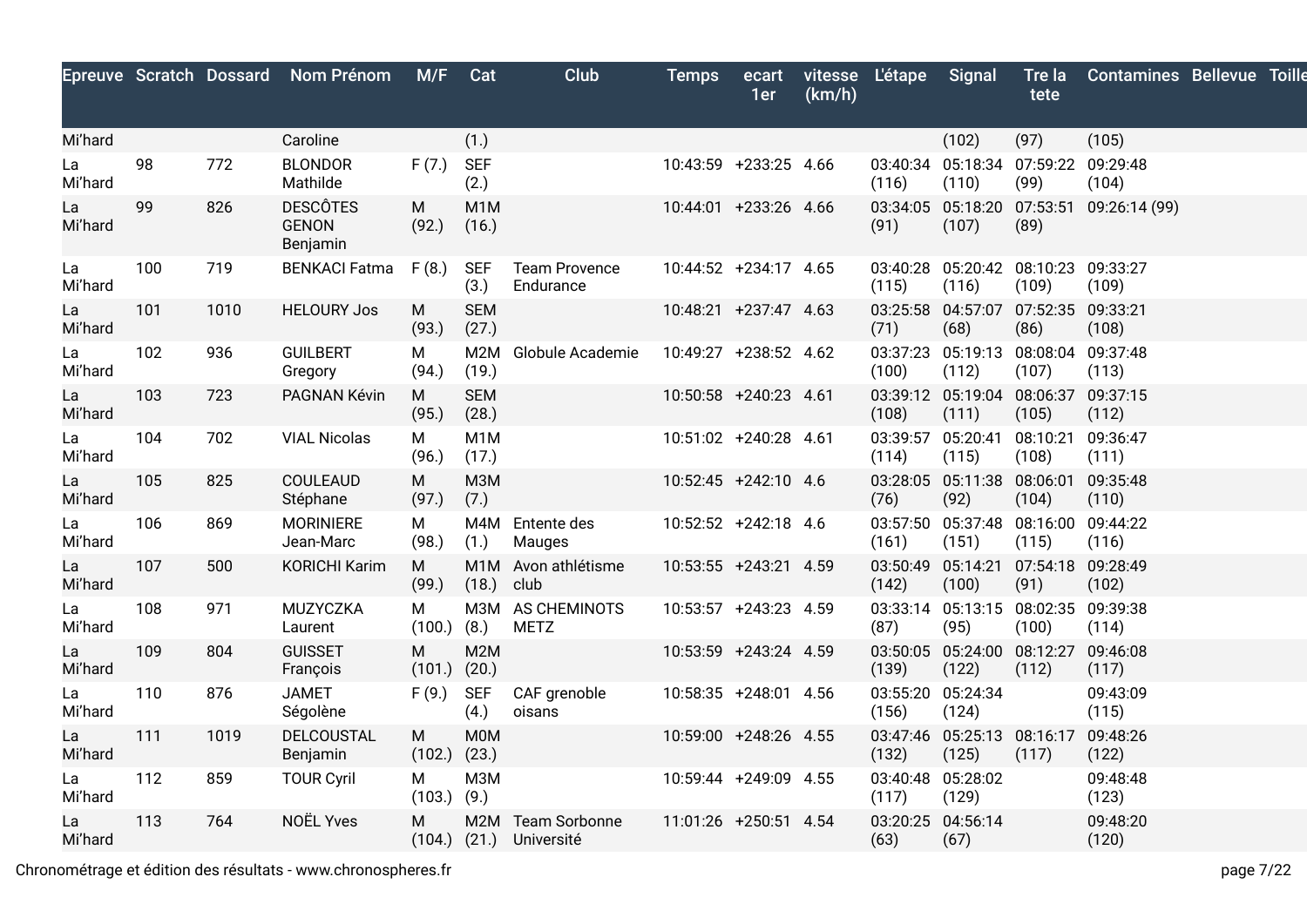|               |     |      | Epreuve Scratch Dossard Nom Prénom | M/F                   | Cat                      | Club                                | <b>Temps</b>          | ecart<br>1er | (km/h) | vitesse L'étape Signal |                                                 | tete                       | Tre la Contamines Bellevue Toille |  |
|---------------|-----|------|------------------------------------|-----------------------|--------------------------|-------------------------------------|-----------------------|--------------|--------|------------------------|-------------------------------------------------|----------------------------|-----------------------------------|--|
| La<br>Mi'hard | 114 | 451  | <b>BRABANT</b><br>Corentin         | M<br>$(105.)$ $(29.)$ | <b>SEM</b>               |                                     | 11:02:06 +251:31 4.53 |              |        | (83)                   | 03:32:01  05:18:22  08:16:39  09:47:57<br>(108) | (118)                      | (119)                             |  |
| La<br>Mi'hard | 115 | 1034 | LAGASSE<br>Bernard                 | M<br>$(106.)$ $(19.)$ | M <sub>1</sub> M         |                                     | 11:02:55 +252:21 4.53 |              |        | (141)                  | 03:50:38 05:21:25 08:16:41<br>(121)             | (119)                      | 09:49:54<br>(125)                 |  |
| La<br>Mi'hard | 116 | 822  | <b>BRUSSON</b><br>Mikael           | M<br>$(107.)$ $(20.)$ | M <sub>1</sub> M         |                                     | 11:03:45 +253:11 4.52 |              |        | (143)                  | 03:51:04  05:39:02  08:28:25  09:48:22<br>(155) | (132)                      | (121)                             |  |
| La<br>Mi'hard | 117 | 814  | LONCHAMP<br>Catherine              | F.<br>(10.)           | M <sub>1</sub> F<br>(2.) |                                     | 11:07:12 +256:37 4.5  |              |        | (146)                  | 03:52:56 05:32:25 08:18:03<br>(138)             | (120)                      |                                   |  |
| La<br>Mi'hard | 118 | 775  | <b>LORGE Marie</b>                 | F.<br>(11.)           | M1F<br>(3.)              | Traileurs val'o jura                | 11:07:12 +256:37 4.5  |              |        | (147)                  | 03:52:57 05:32:26 08:20:37<br>(139)             | (123)                      |                                   |  |
| La<br>Mi'hard | 119 | 929  | <b>HODENT</b><br>Corinne           | F.<br>(12.)           | M <sub>2F</sub><br>(1.)  |                                     | 11:07:36 +257:02 4.49 |              |        | (166)                  | 03:59:06 05:39:38<br>(159)                      |                            | 09:55:32<br>(129)                 |  |
| La<br>Mi'hard | 120 | 739  | <b>PAUC Romuald</b>                | M<br>$(108.)$ $(21.)$ |                          | M1M Marvejols cross<br>marathon     | 11:08:56 +258:21 4.48 |              |        | (243)                  | 04:17:35 05:47:35 08:29:14<br>(174)             | (133)                      | 09:55:04<br>(128)                 |  |
| La<br>Mi'hard | 121 | 548  | <b>ROCHEREUIL</b><br>Philippe      | M<br>$(109.)$ $(2.)$  |                          | M4M UA SOCIETE<br><b>GENERALE</b>   | 11:09:07 +258:32 4.48 |              |        | (113)                  | 03:39:49 05:18:33 08:07:08<br>(109)             | (106)                      | 09:47:46<br>(118)                 |  |
| La<br>Mi'hard | 122 | 583  | <b>CLEMENT</b><br>Florian          | M<br>$(110.)$ $(30.)$ | <b>SEM</b>               |                                     | 11:11:54 +261:20 4.46 |              |        | (98)                   | 03:36:14 05:20:50 08:15:52<br>(118)             | (114)                      | 09:49:43<br>(124)                 |  |
| La<br>Mi'hard | 123 | 591  | <b>MICHENAUD</b><br>Alexandre      | M<br>$(111.)$ $(31.)$ | <b>SEM</b>               |                                     | 11:11:55 +261:20 4.46 |              |        | (101)                  | 03:37:34 05:20:52 08:16:01<br>(119)             | (116)                      | 09:50:20<br>(126)                 |  |
| La<br>Mi'hard | 124 | 813  | <b>SCHWYTER</b><br>Philippe        | M<br>$(112.)$ $(1.)$  |                          | M5M TEAM TRAIL<br><b>EXPLORER</b>   | 11:15:03 +264:29 4.44 |              |        | 04:00:51<br>(172)      | 05:35:12<br>(144)                               |                            | 10:00:56<br>(136)                 |  |
| La<br>Mi'hard | 125 | 823  | <b>GRASSO</b><br>Alexandre         | M<br>$(113.)$ $(22.)$ | M <sub>1</sub> M         |                                     | 11:17:53 +267:19 4.43 |              |        | (179)                  | 04:02:44 05:42:21<br>(164)                      |                            | 10:04:26<br>(140)                 |  |
| La<br>Mi'hard | 126 | 761  | PROUX Ludovic                      | M<br>$(114.)$ $(22.)$ |                          | M2M Athletic club pays<br>d'Ancenis | 11:17:54 +267:20 4.43 |              |        | (85)                   | 03:33:04 05:15:29 08:14:23<br>(104)             | (113)                      | 09:58:55<br>(132)                 |  |
| La<br>Mi'hard | 127 | 754  | <b>LAURENT</b><br>Florian          | M<br>$(115.)$ $(32.)$ | <b>SEM</b>               |                                     | 11:18:21 +267:46 4.42 |              |        | 03:16:29<br>(56)       | (76)                                            | 05:00:46 08:11:29<br>(111) | 09:52:13<br>(127)                 |  |
| La<br>Mi'hard | 128 | 362  | <b>VANKELST</b><br>Vincent         | М<br>$(116.)$ $(23.)$ |                          | M1M ACVA                            | 11:18:57 +268:23 4.42 |              |        | (79)                   | 03:29:57 05:19:49 08:35:37<br>(113)             | (140)                      | 10:03:24<br>(139)                 |  |
| La<br>Mi'hard | 129 | 818  | <b>CHEVALIER</b><br>Pierre         | M<br>$(117.)$ $(23.)$ |                          | M2M LEVALLOIS SC                    | 11:19:39 +269:05 4.41 |              |        | (162)                  | 03:58:32 05:31:52 08:22:58<br>(135)             | (128)                      | 10:00:40<br>(135)                 |  |
| La<br>Mi'hard | 130 | 740  | <b>NOUET Laure</b>                 | F.<br>(13.)           | M <sub>2F</sub><br>(2.)  | Marvejols cross<br>marathon         | 11:21:10 +270:35 4.4  |              |        | (200)                  | 04:08:37 05:47:35 08:22:54 10:05:52<br>(175)    | (127)                      | (143)                             |  |

Chronométrage et édition des résultats - www.chronospheres.fr page 8/22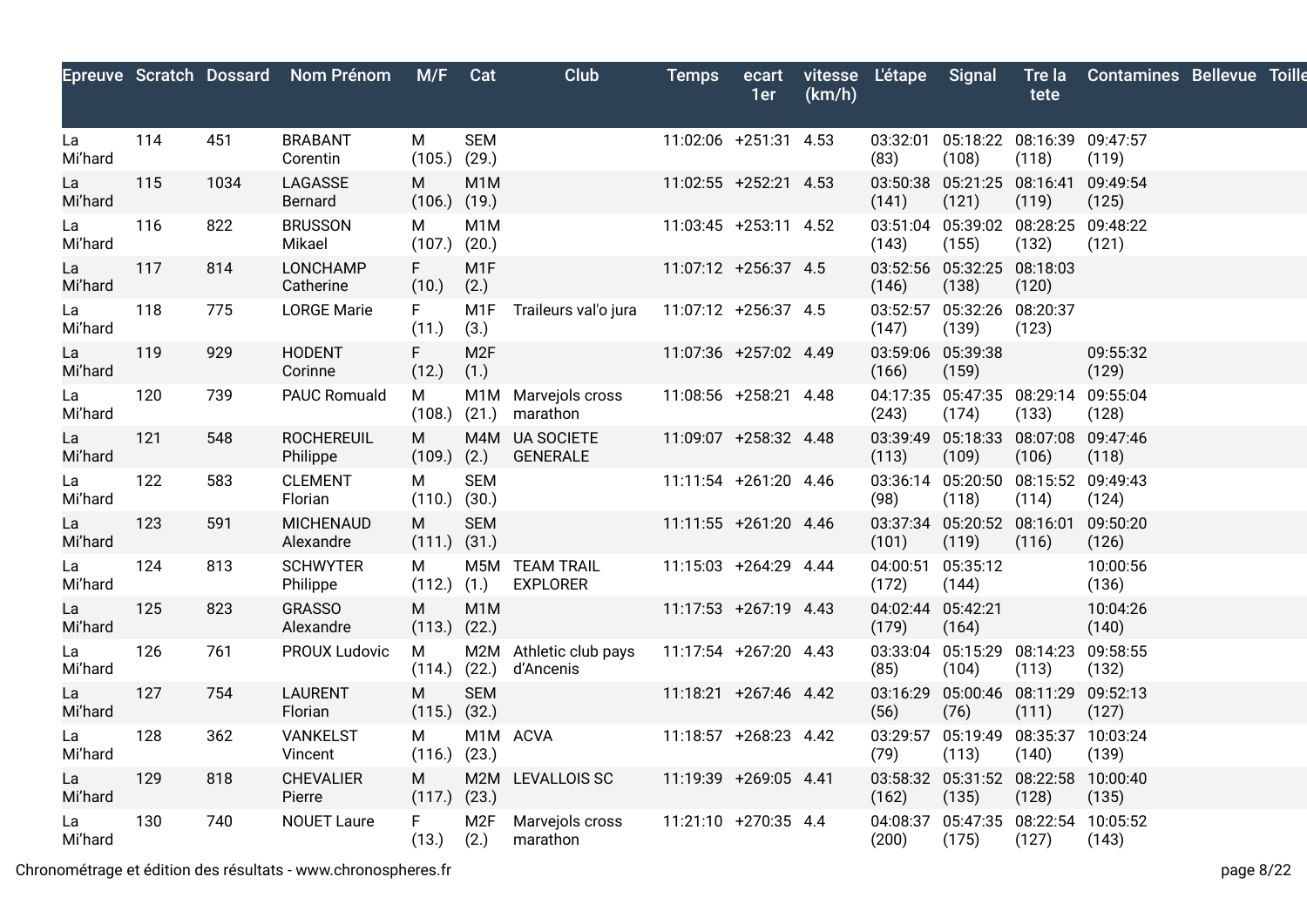|               |     | Epreuve Scratch Dossard | Nom Prénom                   | M/F                   | Cat              | Club                                   | <b>Temps</b>          | ecart<br>1er | (km/h) | vitesse L'étape   | Signal                                       | tete                                | Tre la Contamines Bellevue Toille |  |
|---------------|-----|-------------------------|------------------------------|-----------------------|------------------|----------------------------------------|-----------------------|--------------|--------|-------------------|----------------------------------------------|-------------------------------------|-----------------------------------|--|
| La<br>Mi'hard | 131 | 636                     | <b>LOUTRE Bruno</b>          | M<br>$(118.)$ $(24.)$ |                  | M0M Poneys enragés                     | 11:21:21 +270:47 4.4  |              |        | (92)              | 03:34:05 05:34:00 08:33:14 10:02:09<br>(141) | (139)                               | (137)                             |  |
| La<br>Mi'hard | 132 | 729                     | <b>GIBERT Antoine</b>        | М<br>$(119.)$ $(24.)$ |                  | M1M ES NANTERRE                        | 11:22:06 +271:31 4.4  |              |        | (191)             | 04:04:26 05:51:14 08:42:39<br>(185)          | (147)                               | 10:13:39<br>(149)                 |  |
| La<br>Mi'hard | 133 | 709                     | PETIT Jean-Yves M            | $(120.)$ $(25.)$      | M <sub>1</sub> M |                                        | 11:22:07 +271:32 4.4  |              |        | (196)             | 04:07:12 05:39:19 08:30:53<br>(157)          | (135)                               | 10:09:20<br>(146)                 |  |
| La<br>Mi'hard | 134 | 915                     | FERRINI Valentin M           | $(121.)$ $(25.)$      | <b>M0M</b>       |                                        | 11:24:30 +273:56 4.38 |              |        | (96)              | 03:35:59 05:14:18 08:20:48<br>(99)           | (124)                               | 10:02:18<br>(138)                 |  |
| La<br>Mi'hard | 135 | 618                     | <b>BALZEAU</b><br>Stephane   | М<br>$(122.)$ $(10.)$ | <b>M3M</b>       |                                        | 11:24:43 +274:09 4.38 |              |        | (131)             | 03:46:46 05:29:31<br>(130)                   | 08:19:58<br>(122)                   | 09:55:51<br>(131)                 |  |
| La<br>Mi'hard | 136 | 540                     | <b>FERRE Pascal</b>          | м<br>$(123.)$ $(3.)$  | M4M              |                                        | 11:25:24 +274:50 4.38 |              |        | (118)             | 03:41:28 05:20:07 08:19:44<br>(114)          | (121)                               | 10:00:12<br>(134)                 |  |
| La<br>Mi'hard | 137 | 735                     | <b>CHIKH Ayoub</b>           | M<br>$(124.)$ $(24.)$ | M2M              |                                        | 11:27:16 +276:42 4.37 |              |        | (78)              | 03:28:53 05:20:58 08:21:44 10:06:17<br>(120) | (125)                               | (144)                             |  |
| La<br>Mi'hard | 138 | 817                     | <b>MARTIN Nicolas</b>        | м<br>$(125.)$ $(25.)$ | M <sub>2</sub> M |                                        | 11:27:43 +277:09 4.36 |              |        | (111)             | 03:39:36 05:13:41<br>(97)                    | 08:10:46<br>(110)                   | 09:59:51<br>(133)                 |  |
| La<br>Mi'hard | 139 | 759                     | <b>CHOLET Eric</b>           | М<br>$(126.)$ $(11.)$ |                  | M3M Athlétic Club du<br>Pays d'Ancenis | 11:28:12 +277:37 4.36 |              |        | (158)             | 03:56:37 05:37:12 08:29:36<br>(149)          | (134)                               | 10:09:07<br>(145)                 |  |
| La<br>Mi'hard | 140 | 897                     | <b>KOEHLING</b><br>Sebastien | Μ<br>$(127.)$ $(26.)$ | M1M              | JeffB trail                            | 11:29:31 +278:56 4.35 |              |        | (205)             | 04:10:03 05:47:35 08:36:46<br>(173)          | (141)                               | 10:16:05<br>(152)                 |  |
| La<br>Mi'hard | 141 | 910                     | <b>ROBIN Florence</b>        | F.<br>(14.)           | M3F<br>(1.)      | Rando Nature                           | 11:31:55 +281:21 4.34 |              |        | (204)             | 04:09:54 05:51:59 08:41:50 10:17:38<br>(191) | (145)                               | (154)                             |  |
| La<br>Mi'hard | 142 | 266                     | <b>BENDOUMA</b><br>Karim     | M<br>$(128.)$ $(26.)$ | M0M              |                                        | 11:33:17 +282:43 4.33 |              |        | (144)             | 03:51:58 05:32:06 08:26:00<br>(136)          | (131)                               | 10:05:18<br>(141)                 |  |
| La<br>Mi'hard | 143 | 571                     | <b>COMBETTE</b><br>Franck    | M<br>$(129.)$ $(26.)$ |                  | M2M Marvejols cross<br>marathon        | 11:36:31 +285:56 4.31 |              |        | (137)             | 03:48:52 05:31:11<br>(134)                   | 08:25:59<br>(130)                   | 09:55:46<br>(130)                 |  |
| La<br>Mi'hard | 144 | 129                     | <b>PERIO</b><br>Dominique    | Μ<br>$(130.)$ $(12.)$ | МЗМ              | Dominique PERIO                        | 11:37:56 +287:22 4.3  |              |        | (148)             | 03:53:00 05:35:36 08:25:48<br>(146)          | (129)                               | 10:10:30<br>(147)                 |  |
| La<br>Mi'hard | 145 | 827                     | <b>ARNOULD Steve</b>         | M<br>$(131.)$ $(27.)$ | M1M BDD          |                                        | 11:38:37 +288:02 4.29 |              |        | (169)             | 03:59:38 05:38:09 08:45:49<br>(153)          | (149)                               | 10:26:44<br>(160)                 |  |
| La<br>Mi'hard | 146 | 974                     | <b>LOMBART</b><br>Dimitri    | м<br>$(132.)$ $(28.)$ | M <sub>1</sub> M | <b>BDD</b>                             | 11:38:37 +288:03 4.29 |              |        | 03:59:37<br>(168) | (156)                                        | 05:39:18 08:40:54<br>(142)          | 10:24:57<br>(157)                 |  |
| La<br>Mi'hard | 147 | 899                     | <b>OLLIVIER Julien</b>       | M<br>$(133.)$ $(27.)$ | <b>M0M</b>       |                                        | 11:40:36 +290:02 4.28 |              |        | 04:09:48<br>(203) | (170)                                        | 05:47:14 08:31:14 10:15:48<br>(137) | (150)                             |  |
|               |     |                         |                              |                       |                  |                                        |                       |              |        |                   |                                              |                                     |                                   |  |

Chronométrage et édition des résultats - www.chronospheres.fr page 9/22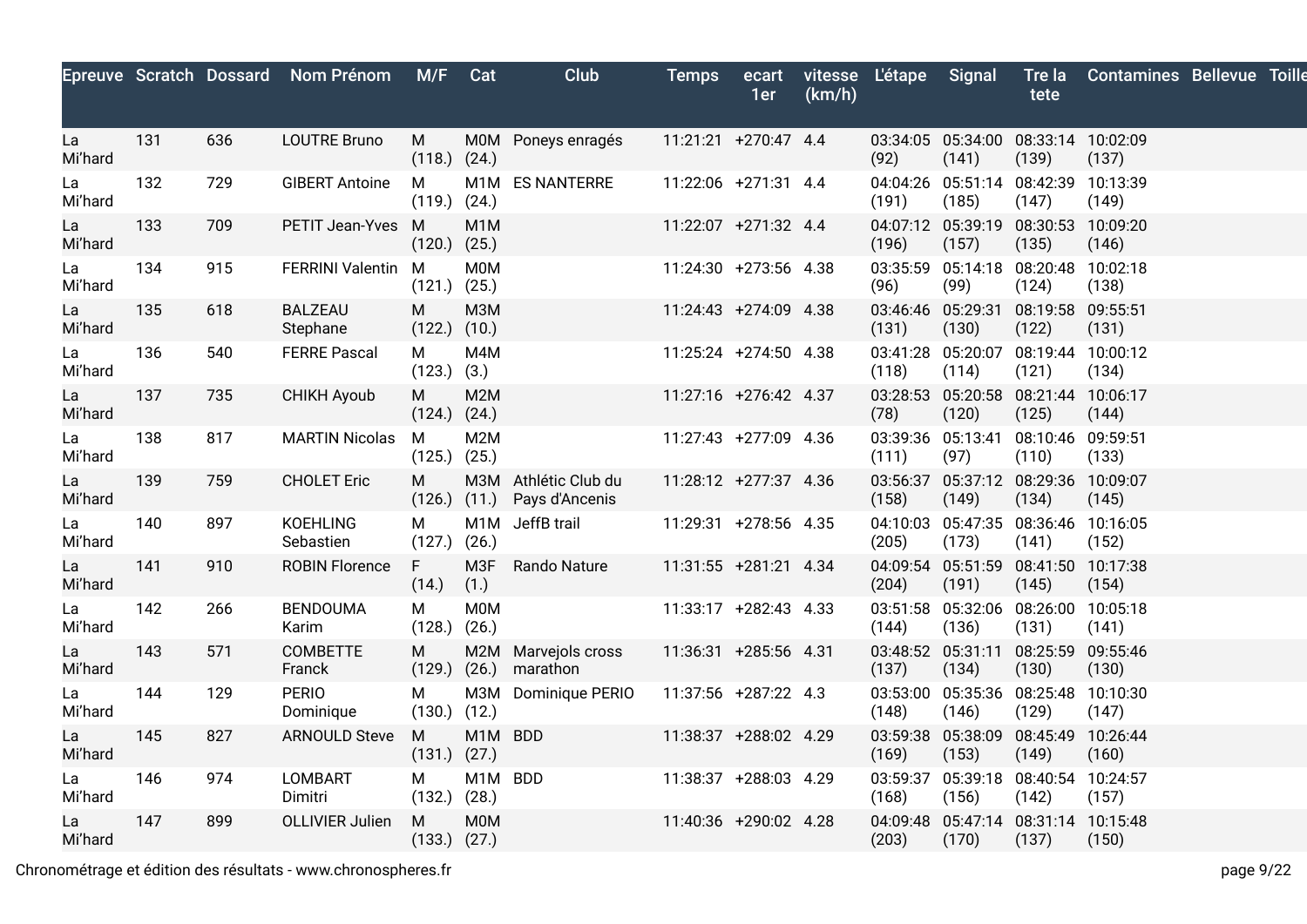|               |     |     | Epreuve Scratch Dossard Nom Prénom M/F Cat |                       |                         | Club                                        | <b>Temps</b>          | ecart<br>1er | (km/h) | vitesse L'étape Signal     |                                                 | tete                       | Tre la Contamines Bellevue Toille |  |
|---------------|-----|-----|--------------------------------------------|-----------------------|-------------------------|---------------------------------------------|-----------------------|--------------|--------|----------------------------|-------------------------------------------------|----------------------------|-----------------------------------|--|
| La<br>Mi'hard | 148 | 898 | <b>BREUILLAUD</b><br>Loïc                  | M<br>(134.)           | <b>M0M</b><br>(28.)     |                                             | 11:40:43 +290:09 4.28 |              |        | 04:10:26 05:47:21<br>(207) | (171)                                           |                            | 10:15:50<br>(151)                 |  |
| La<br>Mi'hard | 149 | 561 | <b>BASTIEN</b><br>Guillaume                | M<br>$(135.)$ $(27.)$ |                         | M2M biotrail                                | 11:42:57 +292:22 4.27 |              |        | 03:49:17 05:35:11<br>(138) | (143)                                           |                            | 10:17:23<br>(153)                 |  |
| La<br>Mi'hard | 150 | 792 | <b>WATRIN Benoît</b>                       | M<br>$(136.)$ $(29.)$ | <b>M0M</b>              |                                             | 11:43:18 +292:44 4.27 |              |        | (173)                      | 04:00:58 05:38:30 08:31:10 10:25:49<br>(154)    | (136)                      | (158)                             |  |
| La<br>Mi'hard | 151 | 838 | <b>PERON Didier</b>                        | M                     |                         | M3M Val D'Europe<br>(137.) (13.) Athlétisme | 11:44:30 +293:56 4.26 |              |        | (151)                      | 03:53:57 05:33:39<br>(140)                      | 08:42:03 10:29:35<br>(146) | (161)                             |  |
| La<br>Mi'hard | 152 | 746 | <b>LAISSUS</b><br>Antoine                  | М<br>$(138.)$ $(14.)$ | МЗМ                     |                                             | 11:44:31 +293:57 4.26 |              |        | 03:55:32 05:34:11<br>(157) | (142)                                           | 08:41:46 10:12:35<br>(144) | (148)                             |  |
| La<br>Mi'hard | 153 | 733 | <b>AMEY Stephanie</b>                      | - F<br>(15.)          | (3.)                    | M2F Fos Olympique<br>Club                   | 11:47:41 +297:06 4.24 |              |        | (182)                      | 04:03:05 05:52:32 08:50:03 10:31:17<br>(193)    | (155)                      | (163)                             |  |
| La<br>Mi'hard | 154 | 888 | <b>VITRY Cedric</b>                        | М<br>$(139.)$ $(28.)$ | M2M                     |                                             | 11:47:52 +297:18 4.24 |              |        | (150)                      | 03:53:52 05:44:46 08:49:50 10:26:35<br>(167)    | (154)                      | (159)                             |  |
| La<br>Mi'hard | 155 | 890 | DUPRES Melanie F                           | (16.)                 | (4.)                    | M1F eape                                    | 11:49:44 +299:10 4.23 |              |        | (238)                      | 04:16:16 05:54:49 08:50:08 10:24:53<br>(199)    | (157)                      | (156)                             |  |
| La<br>Mi'hard | 156 | 891 | DUPRES Nicolas M                           | $(140.)$ $(29.)$      |                         | M2M eape                                    | 11:49:44 +299:10 4.23 |              |        | (241)                      | 04:16:18 05:54:47<br>(198)                      | 08:53:57<br>(164)          |                                   |  |
| La<br>Mi'hard | 157 | 639 | <b>HIRTZLIN</b><br>Sandra                  | F.<br>(17.)           | M <sub>2F</sub><br>(4.) |                                             | 11:50:27 +299:52 4.22 |              |        | (199)                      | 04:08:15  05:50:10  08:50:44  10:32:57<br>(178) | (160)                      | (166)                             |  |
| La<br>Mi'hard | 158 | 638 | GILLMANN<br>Pierre-Olivier                 | м<br>$(141.)$ $(30.)$ | M2M                     |                                             | 11:50:27 +299:53 4.22 |              |        | 04:08:14 05:50:11<br>(198) | (179)                                           | 08:50:44<br>(159)          | 10:32:57<br>(167)                 |  |
| La<br>Mi'hard | 159 | 977 | <b>PLEUTIN Andre</b>                       | M<br>$(142.)$ $(2.)$  | M <sub>5</sub> M        |                                             | 11:50:39 +300:04 4.22 |              |        | (242)                      | 04:16:44 06:04:38 09:06:24 10:37:13<br>(225)    | (186)                      | (175)                             |  |
| La<br>Mi'hard | 160 | 889 | <b>BURLIN Arthur</b>                       | M<br>$(143.)$ $(33.)$ | <b>SEM</b>              |                                             | 11:53:15 +302:40 4.21 |              |        | 03:46:38 05:32:21<br>(130) | (137)                                           | 08:50:04 10:32:58<br>(156) | (168)                             |  |
| La<br>Mi'hard | 161 | 856 | <b>MOULIN</b><br>Maryline                  | F.<br>(18.)           | M3F<br>(2.)             |                                             | 11:53:16 +302:41 4.21 |              |        | (183)                      | 04:03:06 05:54:26 08:56:18 10:32:19<br>(197)    | (168)                      | (164)                             |  |
| La<br>Mi'hard | 162 | 532 | <b>BRUEL Eric</b>                          | М<br>$(144.)$ $(15.)$ | МЗМ                     |                                             | 11:53:53 +303:18 4.2  |              |        | 03:26:21<br>(72)           | (62)                                            | (54)                       | 04:48:15 07:12:58 08:31:05 (51)   |  |
| La<br>Mi'hard | 163 | 708 | <b>DHAUSSY</b><br>Antoine                  | м<br>$(145.)$ $(34.)$ | <b>SEM</b>              |                                             | 11:54:44 +304:09 4.2  |              |        | (134)                      | 03:48:05 05:35:20<br>(145)                      | 08:49:49 10:33:10<br>(153) | (170)                             |  |
| La<br>Mi'hard | 164 | 596 | <b>DESCHAMPS</b><br>Pierre yves            | М<br>$(146.)$ $(31.)$ | M2M                     |                                             | 11:57:11 +306:36 4.18 |              |        | 04:10:08 05:58:21<br>(206) | (205)                                           | 08:56:48 10:33:10<br>(170) | (169)                             |  |

Chronométrage et édition des résultats - www.chronospheres.fr comprehenses and the set of the set of the set of the set of the set of the set of the set of the page 10/22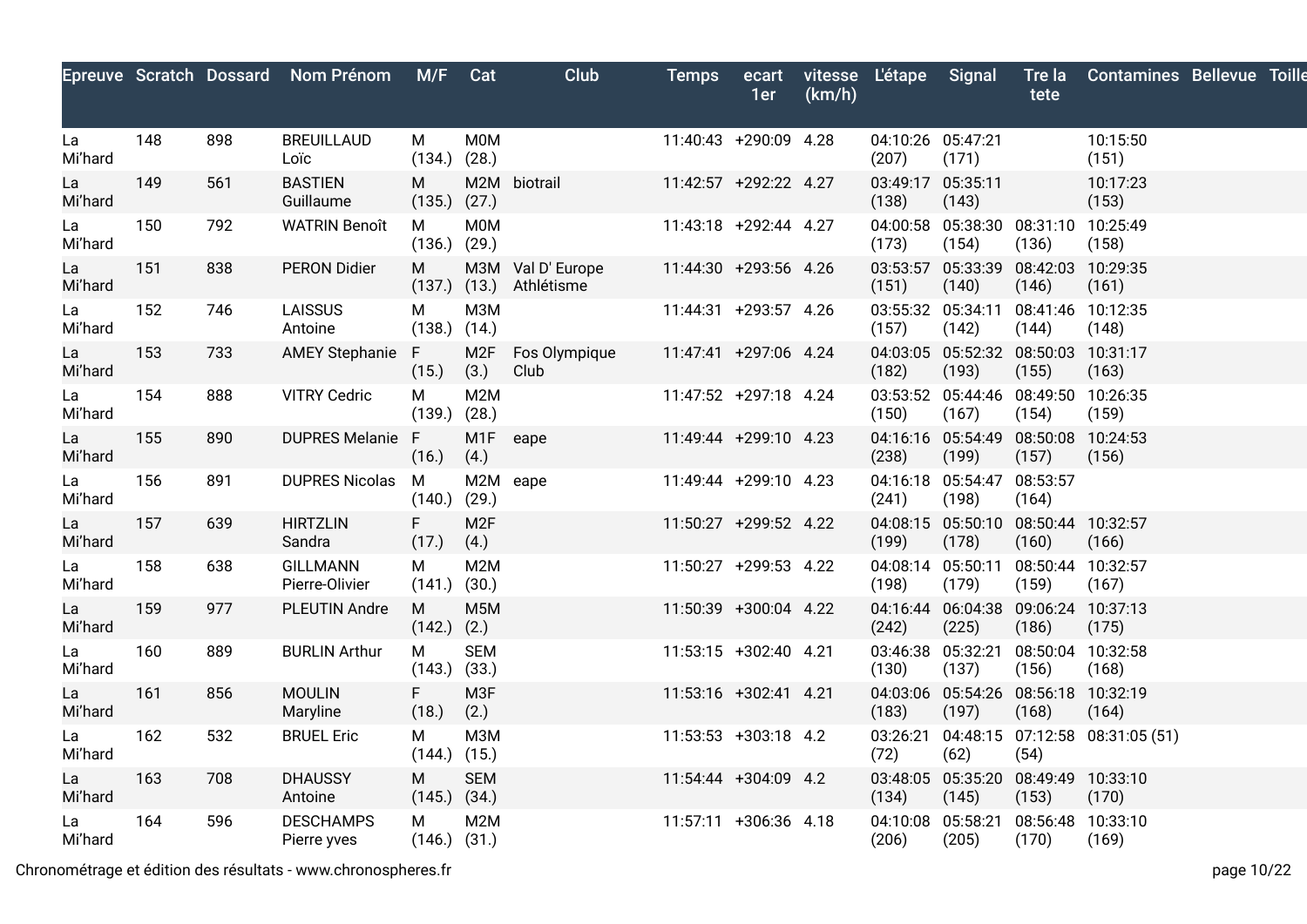|               |     |     | Epreuve Scratch Dossard Nom Prénom    | M/F                   | Cat                     | Club                                     | <b>Temps</b>          | ecart<br>1er | (km/h) | vitesse L'étape Signal |                                                 | tete                       | Tre la Contamines Bellevue Toille |  |
|---------------|-----|-----|---------------------------------------|-----------------------|-------------------------|------------------------------------------|-----------------------|--------------|--------|------------------------|-------------------------------------------------|----------------------------|-----------------------------------|--|
| La<br>Mi'hard | 165 | 858 | <b>HUGUENIN</b><br>Jean-Luc           | M<br>$(147.)$ $(4.)$  | M4M                     |                                          | 11:58:20 +307:46 4.18 |              |        | (165)                  | 03:58:53  05:59:07  09:01:23  10:32:27<br>(208) | (174)                      | (165)                             |  |
| La<br>Mi'hard | 166 | 938 | PAUL Yoann                            | М<br>$(148.)$ $(32.)$ | M2M                     |                                          | 11:59:54 +309:20 4.17 |              |        | (136)                  | 03:48:46 05:45:26 09:01:38<br>(168)             | (175)                      | 10:36:29<br>(174)                 |  |
| La<br>Mi'hard | 167 | 592 | <b>VERCKENS</b><br>Alexandre          | M<br>$(149.)$ $(33.)$ |                         | M2M PONTETRAIL                           | 12:03:38 +313:04 4.15 |              |        | (160)                  | 03:57:49 05:39:31 08:52:58<br>(158)             | (161)                      | 10:33:36<br>(171)                 |  |
| La<br>Mi'hard | 168 | 446 | MARION Romain M                       | $(150.)$ $(35.)$      | <b>SEM</b>              |                                          | 12:03:52 +313:17 4.14 |              |        | (155)                  | 03:55:17 05:39:47 08:53:11<br>(160)             | (162)                      | 10:39:06<br>(178)                 |  |
| La<br>Mi'hard | 169 | 911 | <b>IANOS Andrei</b>                   | M<br>$(151.)$ $(30.)$ | <b>M0M</b>              |                                          | 12:04:13 +313:39 4.14 |              |        | (218)                  | 04:11:37 05:53:08 08:53:48<br>(194)             | (163)                      | 10:35:33<br>(172)                 |  |
| La<br>Mi'hard | 170 | 912 | <b>DORNIER</b><br>Guillaume           | M<br>$(152.)$ $(31.)$ | <b>M0M</b>              |                                          | 12:04:14 +313:39 4.14 |              |        | (219)                  | 04:11:40 05:53:10 08:54:01<br>(195)             | (165)                      | 10:35:33<br>(173)                 |  |
| La<br>Mi'hard | 171 | 417 | <b>BOUCHEL Julien</b>                 | M<br>$(153.)$ $(29.)$ | M <sub>1</sub> M        |                                          | 12:07:56 +317:21 4.12 |              |        | (95)                   | 03:35:54 05:26:42 08:31:26<br>(126)             | (138)                      | 10:29:49<br>(162)                 |  |
| La<br>Mi'hard | 172 | 111 | <b>THIERY Jean-</b><br>Marc           | М<br>$(154.)$ $(16.)$ |                         | M3M TRITYC/<br><b>Clubinsport PAM</b>    | 12:08:13 +317:38 4.12 |              |        | (215)                  | 04:10:53 05:50:36 08:45:58<br>(183)             | (151)                      | 10:40:40<br>(179)                 |  |
| La<br>Mi'hard | 173 | 112 | <b>LASNIER</b><br>Nicolas             | M<br>$(155.)$ $(30.)$ |                         | M1M MP TRAIL /<br><b>CLUBINSPORT PAM</b> | 12:08:15 +317:40 4.12 |              |        | (210)                  | 04:10:39 05:50:38 08:45:55 10:40:42<br>(184)    | (150)                      | (181)                             |  |
| La<br>Mi'hard | 174 | 970 | <b>CABARDOS</b><br>Gilles             | М<br>$(156.)$ $(34.)$ | M2M                     |                                          | 12:08:25 +317:50 4.12 |              |        | (220)                  | 04:11:42 06:03:29 09:08:30<br>(223)             | (188)                      | 10:47:42<br>(189)                 |  |
| La<br>Mi'hard | 175 | 848 | CROCQUET<br>Jean-Baptiste             | M<br>$(157.)$ $(36.)$ | <b>SEM</b>              |                                          | 12:08:39 +318:05 4.12 |              |        | 03:39:17<br>(109)      | 05:37:00 08:45:46<br>(148)                      | (148)                      | 10:42:33<br>(183)                 |  |
| La<br>Mi'hard | 176 | 796 | SOUBRIÉ<br>Germain                    | М<br>$(158.)$ $(37.)$ | <b>SEM</b>              |                                          | 12:08:57 +318:22 4.12 |              |        | 03:36:57<br>(99)       | (177)                                           | 05:48:07 08:58:05<br>(171) | 10:42:47<br>(185)                 |  |
| La<br>Mi'hard | 177 | 965 | CHEREAU<br>Gabriel                    | M<br>$(159.)$ $(38.)$ | <b>SEM</b>              |                                          | 12:09:04 +318:30 4.11 |              |        | (135)                  | 03:48:44 05:40:39<br>(162)                      |                            | 10:43:01<br>(186)                 |  |
| La<br>Mi'hard | 178 | 966 | <b>MARTIN-</b><br><b>LAURET Sarah</b> | F.<br>(19.)           | M <sub>2F</sub><br>(5.) |                                          | 12:09:15 +318:40 4.11 |              |        | (275)                  | 04:24:03 06:12:49 09:12:18<br>(240)             | (192)                      | 10:48:08<br>(190)                 |  |
| La<br>Mi'hard | 179 | 999 | <b>LAURET Denis</b>                   | M<br>$(160.)$ $(35.)$ | M2M                     | <b>ESPRIT TRAIL</b><br>ANJOU             | 12:09:16 +318:42 4.11 |              |        | (280)                  | 04:24:48  06:31:18  09:12:42  10:48:09<br>(277) | (193)                      | (191)                             |  |
| La<br>Mi'hard | 180 | 983 | <b>VERVAEKE</b><br>Thomas             | M<br>$(161.)$ $(39.)$ | <b>SEM</b>              | <b>BDD</b>                               | 12:10:55 +320:20 4.1  |              |        | 04:23:54<br>(274)      | 06:18:25 09:23:09<br>(253)                      | (205)                      | 10:56:01<br>(202)                 |  |
| La<br>Mi'hard | 181 | 990 | <b>BROQUET</b><br>Maxime              | M<br>$(162.)$ $(40.)$ | <b>SEM</b>              | <b>BDD</b>                               | 12:10:56 +320:22 4.1  |              |        | (110)                  | 03:39:22 05:27:50 08:40:56<br>(128)             | (143)                      | 10:38:57<br>(177)                 |  |
|               |     |     |                                       |                       |                         |                                          |                       |              |        |                        |                                                 |                            |                                   |  |

Chronométrage et édition des résultats - www.chronospheres.fr page 11/22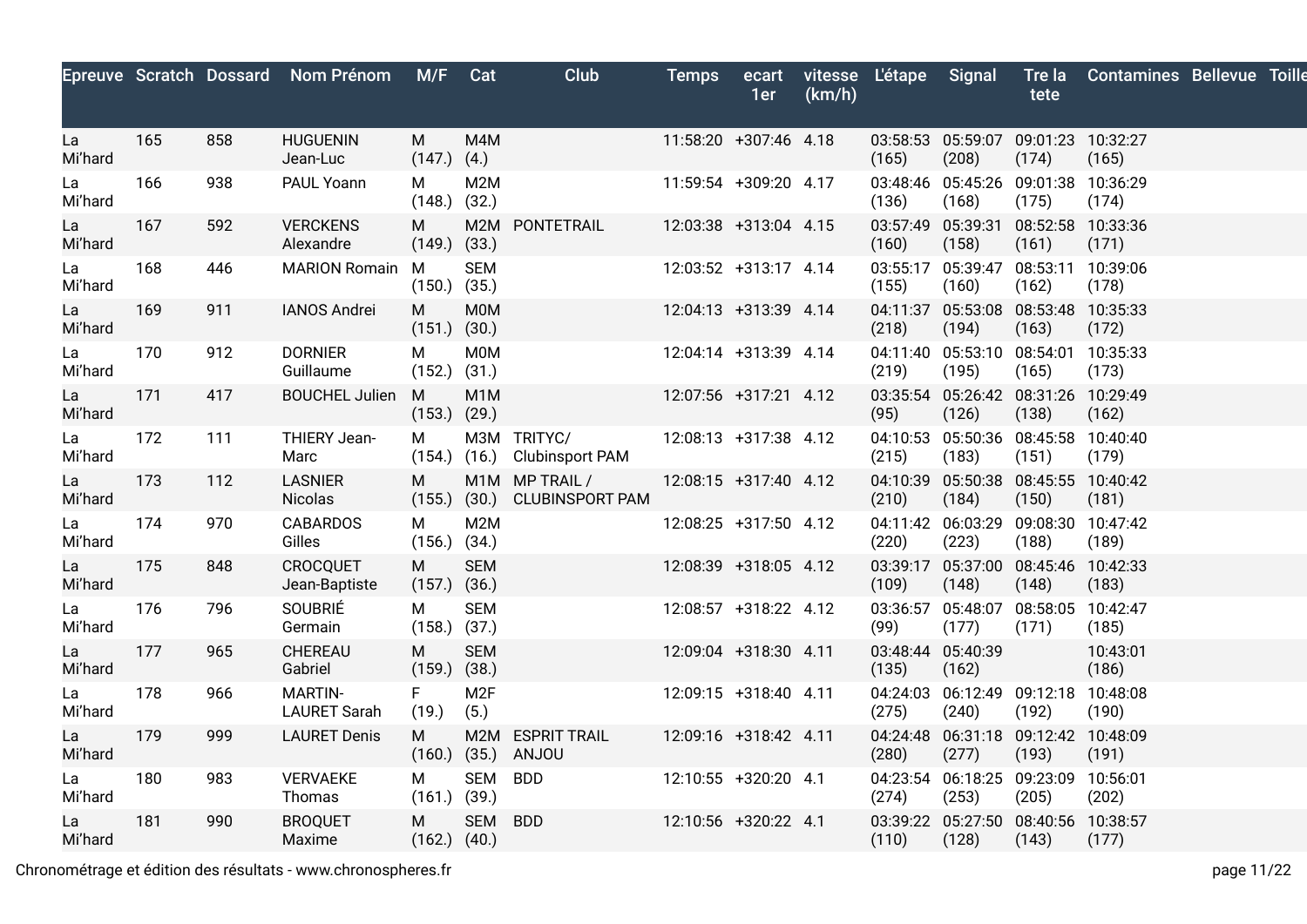|               |     |      | Epreuve Scratch Dossard Nom Prénom | M/F                   | Cat                      | Club                                                                | <b>Temps</b>          | ecart<br>1er | (km/h) | vitesse L'étape Signal |                                              | tete              | Tre la Contamines Bellevue Toille |  |
|---------------|-----|------|------------------------------------|-----------------------|--------------------------|---------------------------------------------------------------------|-----------------------|--------------|--------|------------------------|----------------------------------------------|-------------------|-----------------------------------|--|
| La<br>Mi'hard | 182 | 745  | <b>VIDELO Philippe</b>             | M<br>$(163.)$ $(3.)$  |                          | M5M EA MACON                                                        | 12:11:55 +321:20 4.1  |              |        | (177)                  | 04:02:15 05:51:39 09:09:27 10:53:36<br>(189) | (190)             | (198)                             |  |
| La<br>Mi'hard | 183 | 979  | PINEAU Alain                       | М<br>$(164.)$ $(5.)$  |                          | M4M usoam                                                           | 12:12:01 +321:26 4.1  |              |        | (170)                  | 04:00:20 05:51:29 08:59:41<br>(187)          | (172)             | 10:51:39<br>(194)                 |  |
| La<br>Mi'hard | 184 | 952  | LE BER Thierry                     | M<br>$(165.)$ $(6.)$  | M4M                      |                                                                     | 12:12:02 +321:28 4.1  |              |        | (171)                  | 04:00:42 05:51:27 09:03:52<br>(186)          | (180)             | 10:51:43<br>(195)                 |  |
| La<br>Mi'hard | 185 | 785  | <b>PRADEILLES</b><br>Vincent       | M<br>$(166.)$ $(7.)$  |                          | M4M Marvejols cross<br>marathon                                     | 12:12:03 +321:29 4.1  |              |        | (264)                  | 04:21:50 06:04:18<br>(224)                   |                   | 10:54:27<br>(199)                 |  |
| La<br>Mi'hard | 186 | 623  | <b>HEYMANS</b><br>Jérémy           | М<br>$(167.)$ $(41.)$ | <b>SEM</b>               | <b>BDD</b>                                                          | 12:13:05 +322:30 4.09 |              |        | (201)                  | 04:08:51  05:56:12  09:07:39<br>(202)        | (187)             | 10:38:42<br>(176)                 |  |
| La<br>Mi'hard | 187 | 766  | SANLOUP<br>Chrystele               | F.<br>(20.)           | M <sub>2F</sub><br>(6.)  |                                                                     | 12:15:22 +324:47 4.08 |              |        | 04:12:51<br>(225)      | 05:56:27 09:03:24 10:58:48<br>(203)          | (177)             | (206)                             |  |
| La<br>Mi'hard | 188 | 878  | <b>SIMOND</b><br>Stephane          | M<br>$(168.)$ $(36.)$ |                          | M2M COURIR en<br>EMBLAVEZ                                           | 12:15:39 +325:04 4.08 |              |        | (185)                  | 04:03:20 06:01:11<br>(215)                   | 09:16:33<br>(197) | 10:58:30<br>(204)                 |  |
| La<br>Mi'hard | 189 | 712  | <b>CARIOU Antoine</b>              | M<br>$(169.)$ $(42.)$ | <b>SEM</b>               |                                                                     | 12:17:13 +326:38 4.07 |              |        | (184)                  | 04:03:10 05:59:34 08:56:48 10:51:35<br>(210) | (169)             | (193)                             |  |
| La<br>Mi'hard | 190 | 1009 | <b>LECOUTRE</b><br>David           | M<br>$(170.)$ $(17.)$ | M3M                      |                                                                     | 12:17:17 +326:43 4.07 |              |        | (194)                  | 04:06:45 06:00:40 09:24:32 11:02:37<br>(212) | (210)             | (216)                             |  |
| La<br>Mi'hard | 191 | 534  | JUILLET Laura                      | F.<br>(21.)           | M <sub>1</sub> F<br>(5.) |                                                                     | 12:17:17 +326:43 4.07 |              |        | (153)                  | 03:54:34 05:40:24 08:54:21<br>(161)          | (166)             | 10:41:33<br>(182)                 |  |
| La<br>Mi'hard | 192 | 1017 | <b>DE MONCLIN</b><br>Aymeric       | M<br>$(171.)$ $(37.)$ | M2M                      |                                                                     | 12:19:05 +328:31 4.06 |              |        | 03:53:51<br>(149)      | 05:42:54 08:50:20<br>(165)                   | (158)             | 10:40:41<br>(180)                 |  |
| La<br>Mi'hard | 193 | 392  | <b>MAHOU Franck</b>                | M                     |                          | M2M PONT A MOUSSON 12:19:06 +328:31 4.06<br>(172.) (38.) ATHLETISME |                       |              |        | (187)                  | 04:03:39 05:37:23 08:47:50<br>(150)          | (152)             | 10:46:11<br>(187)                 |  |
| La<br>Mi'hard | 194 | 1026 | <b>GUILLEMIN</b><br>Xavier         | M<br>$(173.)$ $(31.)$ | M <sub>1</sub> M         |                                                                     | 12:19:25 +328:50 4.06 |              |        | (133)                  | 03:47:49 05:44:25 08:55:45<br>(166)          | (167)             | 10:46:47<br>(188)                 |  |
| La<br>Mi'hard | 195 | 590  | <b>DEGARDIN Cyril</b>              | M<br>$(174.)$ $(32.)$ |                          | M1M courir en layon                                                 | 12:20:32 +329:57 4.05 |              |        | (159)                  | 03:57:19 05:36:32<br>(147)                   |                   | 10:42:40<br>(184)                 |  |
| La<br>Mi'hard | 196 | 852  | LAGARDE<br>Nicolas                 | M<br>$(175.)$ $(39.)$ |                          | M2M CAF MACON                                                       | 12:21:03 +330:28 4.05 |              |        | (213)                  | 04:10:49 05:51:37 09:03:34<br>(188)          | (179)             | 10:52:44<br>(197)                 |  |
| La<br>Mi'hard | 197 | 922  | <b>GRACIANO</b><br>Romain          | M<br>$(176.)$ $(32.)$ |                          | M0M Club Alpin Mâcon                                                | 12:21:03 +330:29 4.05 |              |        | (214)                  | 04:10:51 05:51:39 09:04:36<br>(190)          | (182)             | 10:54:50<br>(200)                 |  |
| La<br>Mi'hard | 198 | 584  | <b>MICHAUX</b><br>Dimitri          | M<br>$(177.)$ $(40.)$ | M <sub>2</sub> M         |                                                                     | 12:21:18 +330:43 4.05 |              |        | (217)                  | 04:11:33 06:02:49 09:08:56 10:49:35<br>(220) | (189)             | (192)                             |  |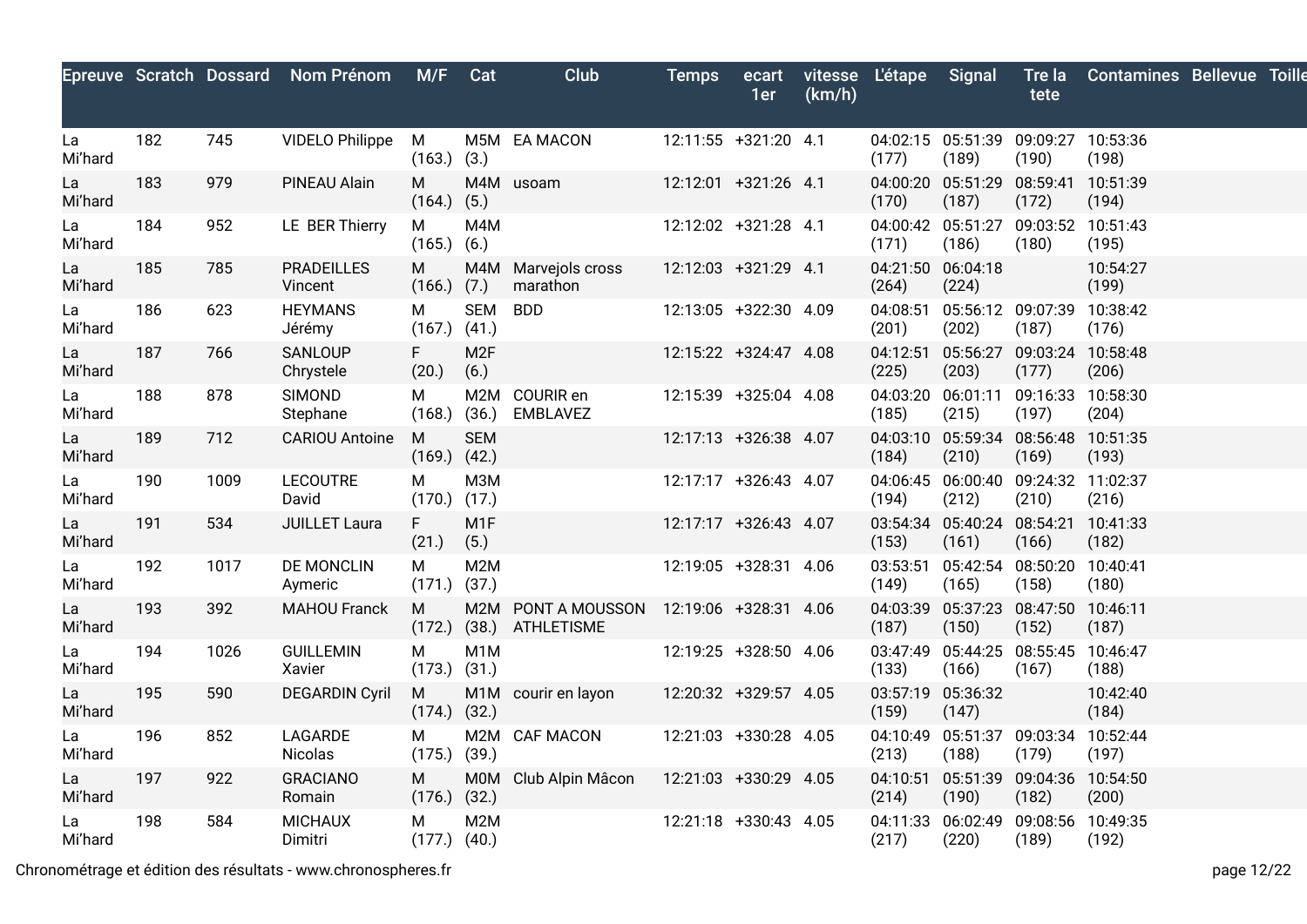|               |     |      | Epreuve Scratch Dossard Nom Prénom | M/F                   | Cat                      | Club             | <b>Temps</b>          | ecart<br>1er | (km/h) | vitesse L'étape Signal     |                                                 | tete                                | Tre la Contamines Bellevue Toille |  |
|---------------|-----|------|------------------------------------|-----------------------|--------------------------|------------------|-----------------------|--------------|--------|----------------------------|-------------------------------------------------|-------------------------------------|-----------------------------------|--|
| La<br>Mi'hard | 199 | 254  | <b>DHOLANDER</b><br>Greg           | M<br>$(178.)$ $(43.)$ | <b>SEM</b>               | <b>BdD</b>       | 12:22:07 +331:32 4.04 |              |        | (229)                      | 04:14:14 05:59:28 09:20:08<br>(209)             | (201)                               | 11:04:53<br>(219)                 |  |
| La<br>Mi'hard | 200 | 964  | <b>ANGER François</b>              | M<br>$(179.)$ $(44.)$ | <b>SEM</b>               |                  | 12:23:25 +332:51 4.04 |              |        | (164)                      | 03:58:34 06:09:58 09:22:21<br>(236)             | (204)                               | 11:03:49<br>(217)                 |  |
| La<br>Mi'hard | 201 | 835  | <b>DURAND</b><br>Alexandre         | M<br>$(180.)$ $(1.)$  | <b>ESM</b>               |                  | 12:23:38 +333:04 4.03 |              |        | (192)                      | 04:05:39 06:02:03 09:23:32<br>(217)             | (207)                               | 11:01:43<br>(214)                 |  |
| La<br>Mi'hard | 202 | 741  | CANTEGREL<br>Gregory               | М<br>$(181.)$ $(41.)$ |                          | M2M Ascep Tahiti | 12:23:56 +333:22 4.03 |              |        | 04:16:10 06:20:51<br>(236) | (264)                                           |                                     | 11:07:01<br>(221)                 |  |
| La<br>Mi'hard | 203 | 850  | <b>COULBAUT</b><br>Benoît          | М<br>$(182.)$ $(33.)$ | <b>M0M</b>               |                  | 12:23:58 +333:24 4.03 |              |        | (175)                      | 04:01:40 05:50:32 09:04:26<br>(181)             | (181)                               | 10:55:00<br>(201)                 |  |
| La<br>Mi'hard | 204 | 820  | <b>DURANTON</b><br>Sylvain         | М<br>$(183.)$ $(8.)$  | M4M                      |                  | 12:26:09 +335:35 4.02 |              |        | (176)                      | 04:01:48 05:46:38 09:00:57<br>(169)             | (173)                               | 10:58:09<br>(203)                 |  |
| La<br>Mi'hard | 205 | 130  | <b>CASIER Bruno</b>                | M<br>$(184.)$ $(9.)$  | M4M                      |                  | 12:26:32 +335:58 4.02 |              |        | (119)                      | 03:42:30 05:27:14 08:22:42 10:17:46<br>(127)    | (126)                               | (155)                             |  |
| La<br>Mi'hard | 206 | 463  | <b>BURTIN Florence F</b>           | (22.)                 | M4F<br>(1.)              |                  | 12:27:22 +336:48 4.01 |              |        | (250)                      | 04:19:05 06:07:35 09:16:11<br>(231)             | (196)                               | 11:00:32<br>(211)                 |  |
| La<br>Mi'hard | 207 | 885  | <b>KAIRIS Cécile</b>               | F.<br>(23.)           | M <sub>2F</sub><br>(7.)  |                  | 12:27:23 +336:49 4.01 |              |        | 04:16:17<br>(240)          | (214)                                           | 06:00:56 09:04:40 11:01:24<br>(184) | (213)                             |  |
| La<br>Mi'hard | 208 | 886  | <b>DEWULF Noelle</b>               | F.<br>(24.)           | M <sub>2F</sub><br>(8.)  | <b>Team Bang</b> | 12:27:23 +336:49 4.01 |              |        | 04:16:17<br>(239)          | (213)                                           | 06:00:54 09:04:39<br>(183)          | 11:01:23<br>(212)                 |  |
| La<br>Mi'hard | 209 | 841  | <b>FRIANT Hugo</b>                 | M<br>$(185.)$ $(45.)$ | <b>SEM</b>               |                  | 12:27:46 +337:11 4.01 |              |        | (163)                      | 03:58:33  06:02:37  09:27:52  11:08:36<br>(219) | (213)                               | (224)                             |  |
| La<br>Mi'hard | 210 | 1036 | <b>DROQUE Kevin</b>                | М<br>$(186.)$ $(46.)$ | <b>SEM</b>               |                  | 12:30:56 +340:22 4    |              |        | (249)                      | 04:19:03 06:09:37<br>(234)                      | 09:21:35<br>(203)                   | 11:02:25<br>(215)                 |  |
| La<br>Mi'hard | 211 | 742  | <b>TOMAS Tajcnar</b>               | M<br>$(187.)$ $(47.)$ | <b>SEM</b>               |                  | 12:33:32 +342:57 3.98 |              |        | (267)                      | 04:23:13 06:13:15<br>(245)                      |                                     | 10:58:41<br>(205)                 |  |
| La<br>Mi'hard | 212 | 903  | <b>GILLET Philippe</b>             | M<br>$(188.)$ $(33.)$ |                          | M1M Hard'n trail | 12:33:45 +343:10 3.98 |              |        | (227)                      | 04:13:54 06:19:06 09:24:33<br>(256)             | (211)                               | 11:08:18<br>(223)                 |  |
| La<br>Mi'hard | 213 | 902  | <b>MICHAUX</b><br>Wivine           | F.<br>(25.)           | M <sub>1</sub> F<br>(6.) | Run Expert Team  | 12:33:45 +343:11 3.98 |              |        | (228)                      | 04:14:04  06:19:04  09:24:22  11:08:17<br>(255) | (209)                               | (222)                             |  |
| La<br>Mi'hard | 214 | 954  | <b>VALADE Cedric</b>               | M<br>$(189.)$ $(18.)$ | M3M                      |                  | 12:34:50 +344:15 3.97 |              |        | (254)                      | 04:20:32 06:31:16<br>(276)                      |                                     | 11:15:29<br>(231)                 |  |
| La<br>Mi'hard | 215 | 955  | <b>ROUE Delphine</b>               | F.<br>(26.)           | M <sub>1</sub> F<br>(7.) |                  | 12:34:50 +344:16 3.97 |              |        | (255)                      | 04:20:34 06:31:13<br>(275)                      |                                     | 11:15:27<br>(230)                 |  |
|               |     |      |                                    |                       |                          |                  |                       |              |        |                            |                                                 |                                     |                                   |  |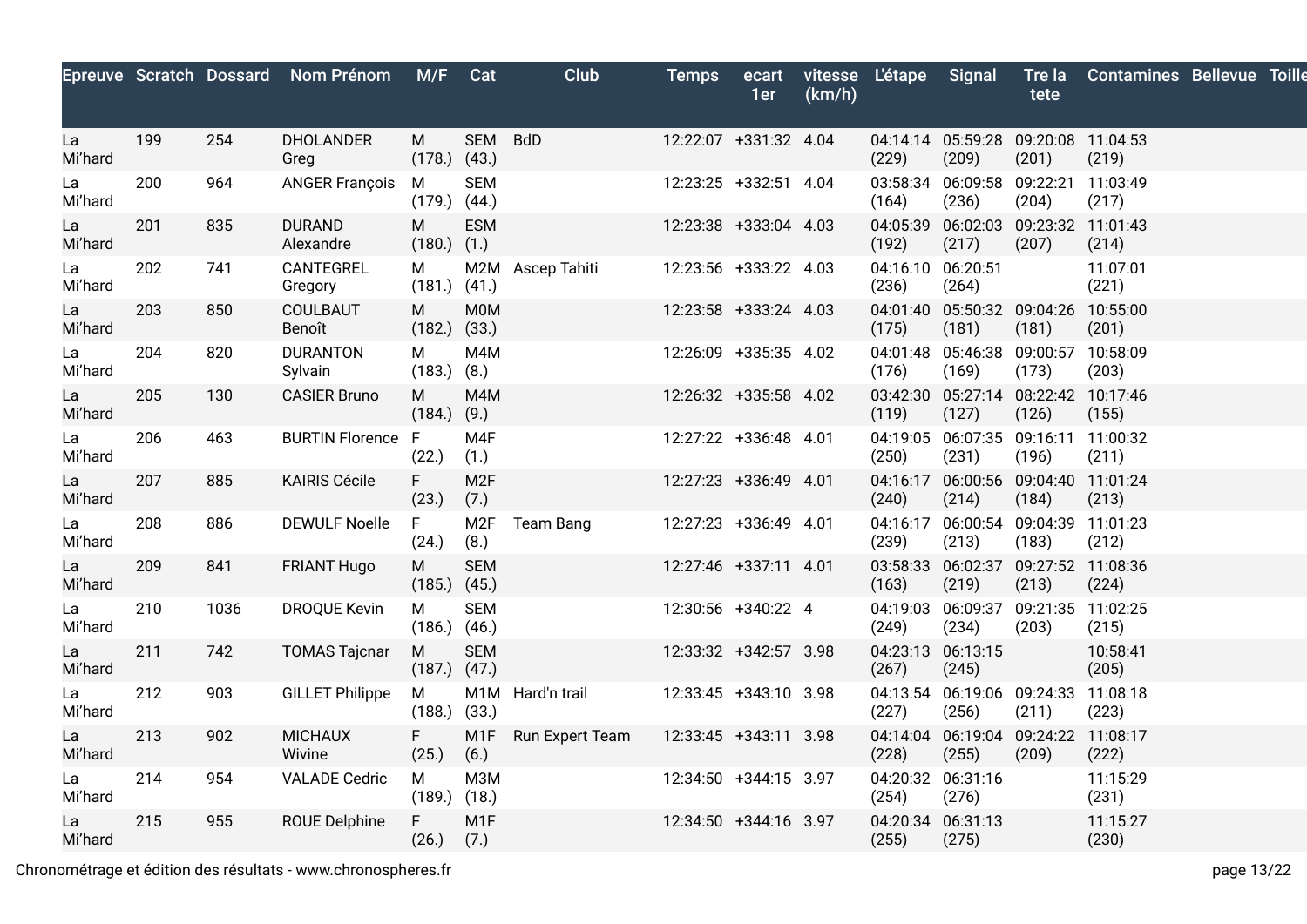|               |     |     | Epreuve Scratch Dossard Nom Prénom | M/F Cat                |                    | Club                            | <b>Temps</b>          | 1er | (km/h) | ecart vitesse L'étape Signal |                                              | tete  | Tre la Contamines Bellevue Toille |  |
|---------------|-----|-----|------------------------------------|------------------------|--------------------|---------------------------------|-----------------------|-----|--------|------------------------------|----------------------------------------------|-------|-----------------------------------|--|
| La<br>Mi'hard | 216 | 93  | NIVOIX Hugo                        | M<br>$(190.)$ $(34.)$  |                    | M0M Crewstach                   | 12:34:51 +344:17 3.97 |     |        | (232)                        | 04:15:17 06:03:27 09:12:48 10:52:37<br>(222) | (194) | (196)                             |  |
| La<br>Mi'hard | 217 | 568 | <b>MANCHION</b><br><b>Steve</b>    | M<br>$(191.)$ $(34.)$  |                    | M1M Debra France                | 12:36:19 +345:45 3.97 |     |        | (244)                        | 04:17:49 06:08:26 09:31:23 11:06:13<br>(232) | (214) | (220)                             |  |
| La<br>Mi'hard | 218 | 123 | LEPLEY Jerome                      | M<br>$(192.)$ $(10.)$  |                    | M4M OLYMPIQUE<br>DARNETAL       | 12:39:42 +349:08 3.95 |     |        | (253)                        | 04:20:23 06:05:48 09:14:14<br>(226)          | (195) | 11:04:14<br>(218)                 |  |
| La<br>Mi'hard | 219 | 810 | <b>HUBERT</b><br>Mathilde          | F.<br>(27.)            | <b>SEF</b><br>(5.) |                                 | 12:41:51 +351:17 3.94 |     |        | (277)                        | 04:24:42 06:12:42<br>(239)                   |       | 11:23:54<br>(241)                 |  |
| La<br>Mi'hard | 220 | 845 | LEROUX Antoine M                   | $(193.)$ $(48.)$       | <b>SEM</b>         |                                 | 12:42:16 +351:41 3.94 |     |        | (233)                        | 04:16:03 06:05:53 09:16:46<br>(227)          | (198) | 11:11:03<br>(227)                 |  |
| La<br>Mi'hard | 221 | 991 | <b>HOUSSIAU Zous</b>               | M.<br>$(194.)$ $(35.)$ | MOM BDD            |                                 | 12:43:06 +352:32 3.93 |     |        | (298)                        | 04:28:35 06:37:30<br>(290)                   |       | 11:27:12<br>(246)                 |  |
| La<br>Mi'hard | 222 | 926 | SAILLY Éric                        | M<br>$(195.)$ $(19.)$  | МЗМ                |                                 | 12:44:34 +354:00 3.92 |     |        | (216)                        | 04:11:08 06:07:26<br>(230)                   |       | 11:10:11<br>(226)                 |  |
| La<br>Mi'hard | 223 | 649 | <b>DUMONT Pascal</b>               | M<br>$(196.)$ $(42.)$  |                    | M2M AS dresser Rand             | 12:44:59 +354:24 3.92 |     |        | (189)                        | 04:03:54 05:54:49<br>(200)                   |       | 10:59:59<br>(209)                 |  |
| La<br>Mi'hard | 224 | 271 | <b>CHERENCE</b><br>Julien          | M<br>$(197.)$ $(36.)$  | <b>M0M</b>         |                                 | 12:45:48 +355:13 3.92 |     |        | (190)                        | 04:04:04 05:50:35 09:05:05<br>(182)          | (185) | 11:14:52<br>(229)                 |  |
| La<br>Mi'hard | 225 | 829 | <b>DAILLEUX</b><br>Melissa         | F.<br>(28.)            | <b>MOF</b><br>(2.) |                                 | 12:46:25 +355:51 3.91 |     |        | (278)                        | 04:24:42 06:19:19<br>(258)                   |       | 11:24:13<br>(242)                 |  |
| La<br>Mi'hard | 226 | 828 | <b>OLIVIER Simon</b>               | M<br>$(198.)$ $(49.)$  |                    | SEM S/L AS MANTES               | 12:46:26 +355:51 3.91 |     |        | (279)                        | 04:24:44 06:18:23<br>(252)                   |       | 11:23:14<br>(237)                 |  |
| La<br>Mi'hard | 227 | 993 | <b>MARTIN Dimitri</b>              | M<br>$(199.)$ $(50.)$  | <b>SEM</b>         | <b>BDD</b>                      | 12:46:53 +356:18 3.91 |     |        | (263)                        | 04:21:40 06:29:11<br>(273)                   |       | 11:27:13<br>(247)                 |  |
| La<br>Mi'hard | 228 | 418 | <b>BAUCHY Damien M</b>             | $(200.)$ $(43.)$       |                    | M2M MT02                        | 12:47:09 +356:35 3.91 |     |        | (195)                        | 04:07:08 05:58:38 09:20:10<br>(207)          | (202) | 10:59:43<br>(208)                 |  |
| La<br>Mi'hard | 229 | 619 | TERIITEHAU<br>Christophe           | M<br>$(201.)$ $(20.)$  | МЗМ                |                                 | 12:47:46 +357:12 3.91 |     |        |                              | 06:06:44 09:23:43<br>(228)                   | (208) | 11:11:15<br>(228)                 |  |
| La<br>Mi'hard | 230 | 743 | <b>ASSELIN Pierre</b>              | M<br>$(202.)$ $(11.)$  |                    | M4M Team Sorbonne<br>Université | 12:48:01 +357:26 3.91 |     |        | (230)                        | 04:14:34 06:02:57 09:24:33<br>(221)          | (212) | 11:19:55<br>(234)                 |  |
| La<br>Mi'hard | 231 | 980 | <b>GRANJON</b><br>Isabelle         | F.<br>(29.)            | M3F<br>(3.)        | Désidétrail                     | 12:50:57 +360:23 3.89 |     |        | (226)                        | 04:12:51 06:11:02<br>(238)                   |       | 11:23:24<br>(238)                 |  |
| La<br>Mi'hard | 232 | 981 | <b>GLASIAN Alain</b>               | M<br>$(203.)$ $(12.)$  |                    | M4M Désidétrail                 | 12:50:57 +360:23 3.89 |     |        | (224)                        | 04:12:50 06:11:02<br>(237)                   |       | 11:23:24<br>(239)                 |  |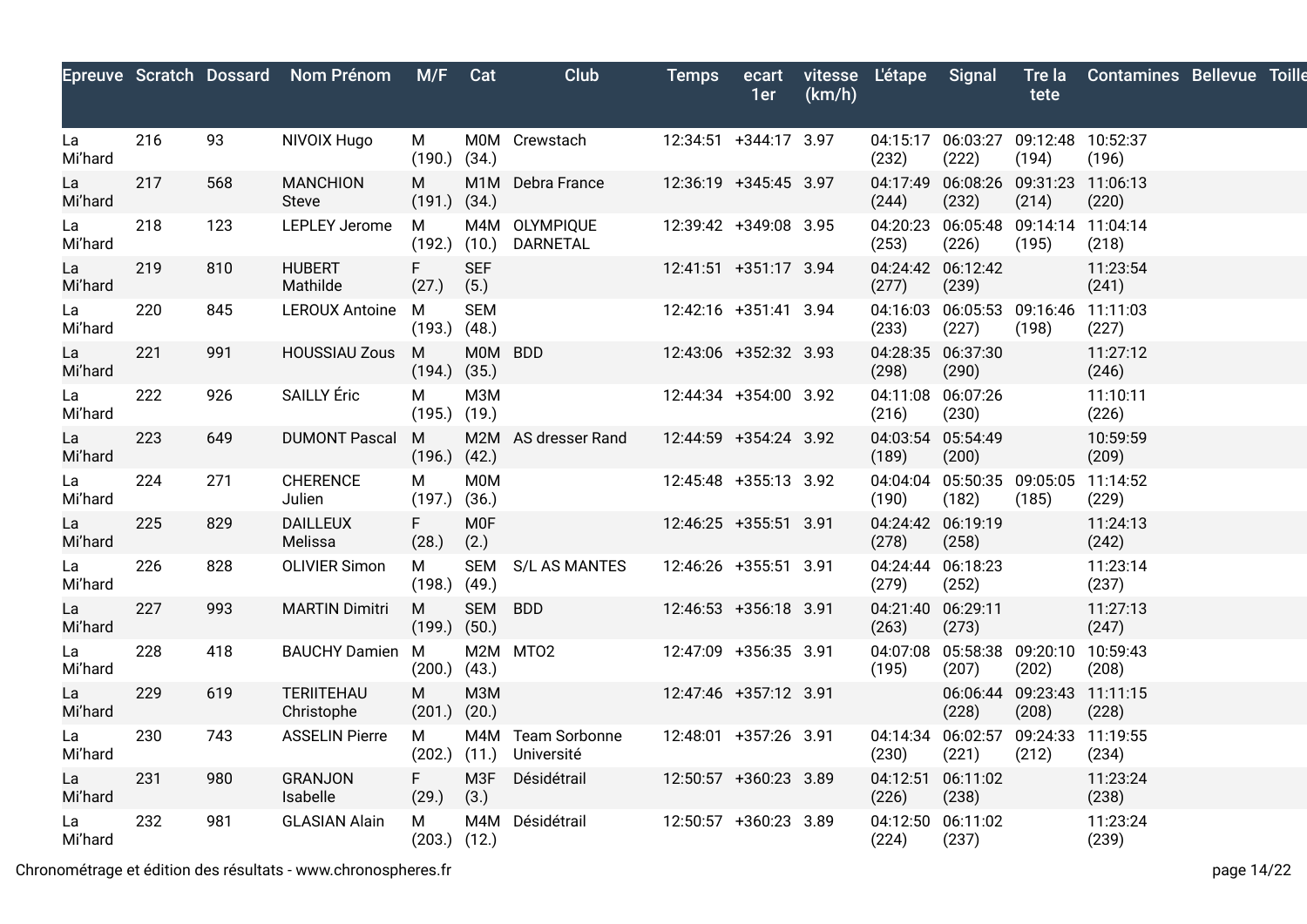|               |     |      | Epreuve Scratch Dossard Nom Prénom | M/F                   | Cat              | Club                             | <b>Temps</b>          | ecart<br>1er | (km/h) | vitesse L'étape Signal |                                                 | tete                       | Tre la Contamines Bellevue Toille |  |
|---------------|-----|------|------------------------------------|-----------------------|------------------|----------------------------------|-----------------------|--------------|--------|------------------------|-------------------------------------------------|----------------------------|-----------------------------------|--|
| La<br>Mi'hard | 233 | 529  | <b>LECOIN Marc</b>                 | M<br>$(204.)$ $(35.)$ |                  | M1M Saleve trail                 | 12:55:35 +365:01 3.87 |              |        | (178)                  | 04:02:22 05:53:16 09:03:34 10:59:41<br>(196)    | (178)                      | (207)                             |  |
| La<br>Mi'hard | 234 | 357  | ADDE SOUBRA<br>Pascal              | M<br>$(205.)$ $(21.)$ | M3M              |                                  | 12:55:55 +365:20 3.87 |              |        | (294)                  | 04:28:04  06:33:02  09:51:58  11:26:49<br>(283) | (226)                      | (245)                             |  |
| La<br>Mi'hard | 235 | 56   | <b>SANS Marc</b>                   | M<br>$(206.)$ $(4.)$  |                  | M5M Team dawapasher              | 12:56:23 +365:48 3.86 |              |        | (276)                  | 04:24:12 06:15:39 09:23:19 11:00:11<br>(249)    | (206)                      | (210)                             |  |
| La<br>Mi'hard | 236 | 283  | <b>SENTI Adrien</b>                | М<br>$(207.)$ $(37.)$ | M0M              |                                  | 12:58:17 +367:43 3.85 |              |        | (152)                  | 03:54:00 05:37:51<br>(152)                      | 09:01:47 11:19:27<br>(176) | (233)                             |  |
| La<br>Mi'hard | 237 | 542  | <b>DUTEURTRE</b><br>Stéphane       | M<br>$(208.)$ $(13.)$ | M4M              |                                  | 12:58:55 +368:20 3.85 |              |        | (271)                  | 04:23:32 06:20:42 09:40:13<br>(263)             | (219)                      | 11:28:56<br>(251)                 |  |
| La<br>Mi'hard | 238 | 497  | VERN GwÉnaËl                       | Μ<br>$(209.)$ $(44.)$ | M <sub>2</sub> M |                                  | 12:58:57 +368:23 3.85 |              |        | (251)                  | 04:19:23 06:14:51<br>(246)                      |                            | 11:28:58<br>(252)                 |  |
| La<br>Mi'hard | 239 | 963  | <b>BERNIER Cédric</b>              | M<br>$(210.)$ $(45.)$ |                  | M2M RANDO TRAIL<br><b>TREPT</b>  | 12:59:00 +368:25 3.85 |              |        | (307)                  | 04:33:46 06:39:29<br>(298)                      |                            | 11:28:20<br>(249)                 |  |
| La<br>Mi'hard | 240 | 953  | <b>ARTIGALAS</b><br>Jerome         | Μ<br>$(211.)$ $(22.)$ |                  | M3M RANDO TRAIL<br><b>TREPT</b>  | 12:59:01 +368:26 3.85 |              |        | (311)                  | 04:36:00 06:39:23<br>(297)                      |                            | 11:28:22<br>(250)                 |  |
| La<br>Mi'hard | 241 | 961  | CASSON<br>Christelle               | F.<br>(30.)           | M3F<br>(4.)      | RANDO TRAIL<br><b>TREPT</b>      | 12:59:01 +368:27 3.85 |              |        | (312)                  | 04:36:03 06:39:19<br>(296)                      |                            | 11:28:17<br>(248)                 |  |
| La<br>Mi'hard | 242 | 976  | CORBEAU<br>Gérald                  | M<br>$(212.)$ $(46.)$ | M <sub>2</sub> M |                                  | 12:59:11 +368:37 3.85 |              |        | (291)                  | 04:27:32 06:36:08 10:11:19 11:37:35<br>(288)    | (237)                      | (259)                             |  |
| La<br>Mi'hard | 243 | 862  | <b>GUYON Jean-</b><br>Marc         | M<br>$(213.)$ $(23.)$ |                  | M3M Boiron                       | 12:59:13 +368:39 3.85 |              |        | (154)                  | 03:55:12 05:55:33 09:18:41<br>(201)             | (200)                      | 11:18:04<br>(232)                 |  |
| La<br>Mi'hard | 244 | 840  | <b>JANOT</b><br>Christophe         | M<br>$(214.)$ $(24.)$ |                  | M3M Issy Running                 | 12:59:14 +368:40 3.85 |              |        | 04:18:41<br>(247)      | 06:44:02<br>(301)                               |                            | 11:37:17<br>(258)                 |  |
| La<br>Mi'hard | 245 | 816  | <b>CHEVALIER</b><br>Ronan          | M<br>$(215.)$ $(47.)$ | M2M              |                                  | 12:59:44 +369:10 3.85 |              |        | (197)                  | 04:07:43 05:50:27 09:12:05<br>(180)             | (191)                      | 11:09:41<br>(225)                 |  |
| La<br>Mi'hard | 246 | 200  | <b>JOUHANNET</b><br>Benoist        | M<br>$(216.)$ $(38.)$ | M0M              |                                  | 13:01:27 +370:52 3.84 |              |        | 04:21:01<br>(258)      | 06:32:01<br>(281)                               | 09:54:10<br>(229)          | 11:43:13<br>(263)                 |  |
| La<br>Mi'hard | 247 | 925  | <b>BASTET Laurent</b>              | M<br>$(217.)$ $(25.)$ |                  | M3M COURIR en<br><b>EMBLAVEZ</b> | 13:02:19 +371:45 3.83 |              |        | (186)                  | 04:03:37 06:15:06<br>(248)                      |                            | 11:29:18<br>(254)                 |  |
| La<br>Mi'hard | 248 | 442  | <b>BLANCHARD</b><br>Dominique      | М<br>$(218.)$ $(26.)$ |                  | M3M AC St REMY                   | 13:03:18 +372:44 3.83 |              |        | (289)                  | 04:26:36 06:13:13 09:47:54<br>(244)             | (222)                      | 11:24:16<br>(243)                 |  |
| La<br>Mi'hard | 249 | 1037 | <b>RISPE Arnaud</b>                | M<br>$(219.)$ $(51.)$ | <b>SEM</b>       |                                  | 13:03:29 +372:54 3.83 |              |        | (212)                  | 04:10:48 06:13:05<br>(241)                      |                            | 11:32:00<br>(255)                 |  |
|               |     |      |                                    |                       |                  |                                  |                       |              |        |                        |                                                 |                            |                                   |  |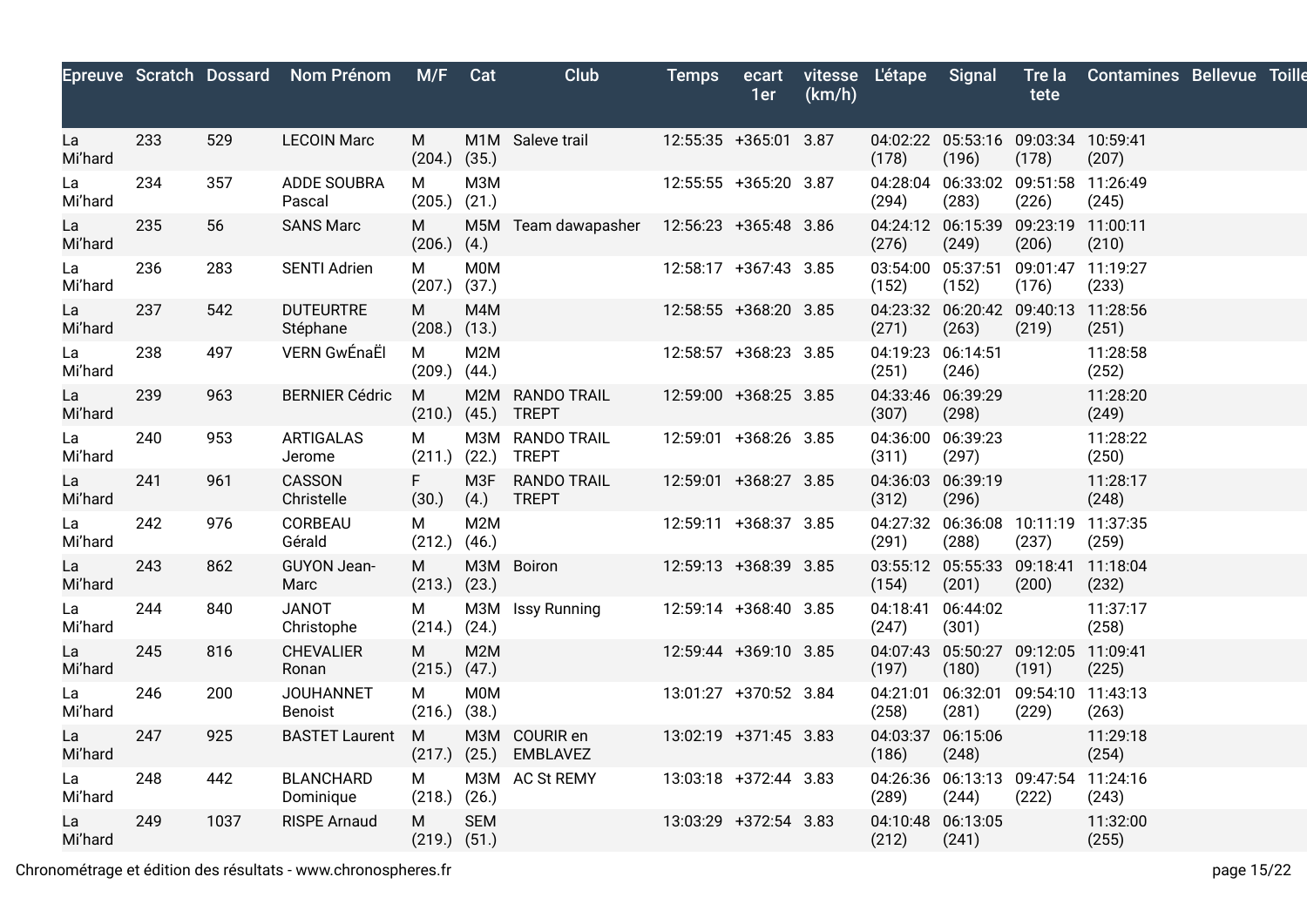|               |     |      | Epreuve Scratch Dossard Nom Prénom | M/F                   | Cat                | Club                                    | <b>Temps</b>          | ecart<br>1er | (km/h) | vitesse L'étape Signal |                                              | tete                                | Tre la Contamines Bellevue Toille |  |
|---------------|-----|------|------------------------------------|-----------------------|--------------------|-----------------------------------------|-----------------------|--------------|--------|------------------------|----------------------------------------------|-------------------------------------|-----------------------------------|--|
| La<br>Mi'hard | 250 | 510  | <b>CARRET Lydie</b>                | F<br>(31.)            | M3F<br>(5.)        | Domont Athletisme 13:03:32 +372:57 3.83 |                       |              |        | (223)                  | 04:12:26 06:15:05 09:41:04 11:24:30<br>(247) | (220)                               | (244)                             |  |
| La<br>Mi'hard | 251 | 958  | <b>BLONDEEL</b><br>Benoît          | M<br>$(220.)$ $(48.)$ | M2M                |                                         | 13:05:19 +374:45 3.82 |              |        | (285)                  | 04:25:08 06:50:19<br>(308)                   |                                     | 11:35:36<br>(257)                 |  |
| La<br>Mi'hard | 252 | 960  | <b>DAUVILLEE Cas</b>               | М<br>$(221.)$ $(36.)$ |                    | M1M Dijon Singletrack                   | 13:05:19 +374:45 3.82 |              |        | (283)                  | 04:25:06 06:50:17<br>(307)                   |                                     |                                   |  |
| La<br>Mi'hard | 253 | 1021 | PALLÉ Franck                       | M<br>$(222.)$ $(14.)$ | M4M                |                                         | 13:05:20 +374:46 3.82 |              |        | (273)                  | 04:23:54 06:38:57<br>(293)                   |                                     | 11:35:31<br>(256)                 |  |
| La<br>Mi'hard | 254 | 291  | <b>FEUVRIER</b><br>François        | M<br>$(223.)$ $(52.)$ | <b>SEM</b>         |                                         | 13:08:33 +377:59 3.8  |              |        | (188)                  | 04:03:45 05:57:20 09:18:10<br>(204)          | (199)                               | 11:29:01<br>(253)                 |  |
| La<br>Mi'hard | 255 | 366  | <b>MULLER Patrick</b>              | м<br>$(224.)$ $(15.)$ |                    | M4M COLMAR TRAIL<br>AVENTURE            | 13:08:50 +378:16 3.8  |              |        | (295)                  | 04:28:22 06:20:05 09:35:19 11:23:47<br>(262) | (218)                               | (240)                             |  |
| La<br>Mi'hard | 256 | 58   | <b>LEVASSEUR</b><br>Yann           | М<br>$(225.)$ $(49.)$ |                    | M2M CCPBeuzevillais -<br><b>LHRT</b>    | 13:14:08 +383:34 3.78 |              |        | (256)                  | 04:20:39 06:15:44 09:52:35<br>(250)          | (227)                               | 11:51:54<br>(270)                 |  |
| La<br>Mi'hard | 257 | 450  | <b>GIANINA</b><br>Richard          | M<br>$(226.)$ $(27.)$ | <b>МЗМ</b>         |                                         | 13:16:57 +386:22 3.76 |              |        | (324)                  | 04:43:17 06:16:28<br>(251)                   |                                     | 11:48:05<br>(268)                 |  |
| La<br>Mi'hard | 258 | 448  | THOMAS Jean-<br>Eric               | М<br>$(227.)$ $(50.)$ | M2M                |                                         | 13:16:57 +386:22 3.76 |              |        | (231)                  | 04:15:16 06:09:42 09:31:35<br>(235)          | (215)                               | 11:48:06<br>(269)                 |  |
| La<br>Mi'hard | 259 | 711  | VERNOIS Jean-<br>Luc.              | M<br>$(228.)$ $(5.)$  |                    | M5M RUMBA - Kikourou                    | 13:17:00 +386:26 3.76 |              |        | (167)                  | 03:59:33 06:00:04<br>(211)                   |                                     | 11:40:01<br>(262)                 |  |
| La<br>Mi'hard | 260 | 572  | <b>KERVIL Yann</b>                 | M<br>$(229.)$ $(51.)$ | M <sub>2</sub> M   |                                         | 13:18:31 +387:57 3.76 |              |        | (326)                  | 04:45:29 06:46:09 10:01:05<br>(304)          | (231)                               | 11:52:01<br>(271)                 |  |
| La<br>Mi'hard | 261 | 705  | <b>GAUTIER Marion</b>              | F<br>(32.)            | <b>SEF</b><br>(6.) |                                         | 13:23:07 +392:32 3.74 |              |        | (209)                  | 04:10:35 06:13:07<br>(242)                   |                                     | 11:47:37<br>(267)                 |  |
| La<br>Mi'hard | 262 | 1012 | <b>WOLTÈCHE</b><br>Hervé           | M<br>$(230.)$ $(39.)$ | M0M                |                                         | 13:23:11 +392:37 3.74 |              |        | (292)                  | 04:27:35 06:39:40<br>(299)                   |                                     | 11:47:31<br>(266)                 |  |
| La<br>Mi'hard | 263 | 232  | LE GAC Philippe                    | M<br>$(231.)$ $(6.)$  | M <sub>5</sub> M   |                                         | 13:23:36 +393:01 3.73 |              |        | (265)                  | 04:22:03 06:20:54 09:48:57<br>(265)          | (225)                               | 11:54:03<br>(272)                 |  |
| La<br>Mi'hard | 264 | 471  | CHOPIN Jean-<br>Michel             | M<br>$(232.)$ $(7.)$  |                    | M5M Volvic Natura Trail                 | 13:24:01 +393:26 3.73 |              |        | 04:19:37<br>(252)      | 06:19:23 09:42:57<br>(259)                   | (221)                               | 11:58:22<br>(274)                 |  |
| La<br>Mi'hard | 265 | 491  | LARIDAN<br>Ophelie                 | F.<br>(33.)           | <b>MOF</b><br>(3.) | La Foulee muroise                       | 13:24:02 +393:28 3.73 |              |        | (322)                  | 04:40:02 06:33:15 09:48:37 11:47:29<br>(284) | (224)                               | (265)                             |  |
| La<br>Mi'hard | 266 | 644  | <b>SEIGNEURET</b><br>Jean-Yves     | M                     |                    | M3M UA SOCIETE<br>(233.) (28.) GENERALE | 13:30:17 +399:42 3.7  |              |        | 04:05:40<br>(193)      | (216)                                        | 06:01:40 10:01:44 11:56:38<br>(232) | (273)                             |  |

Chronométrage et édition des résultats - www.chronospheres.fr page 16/22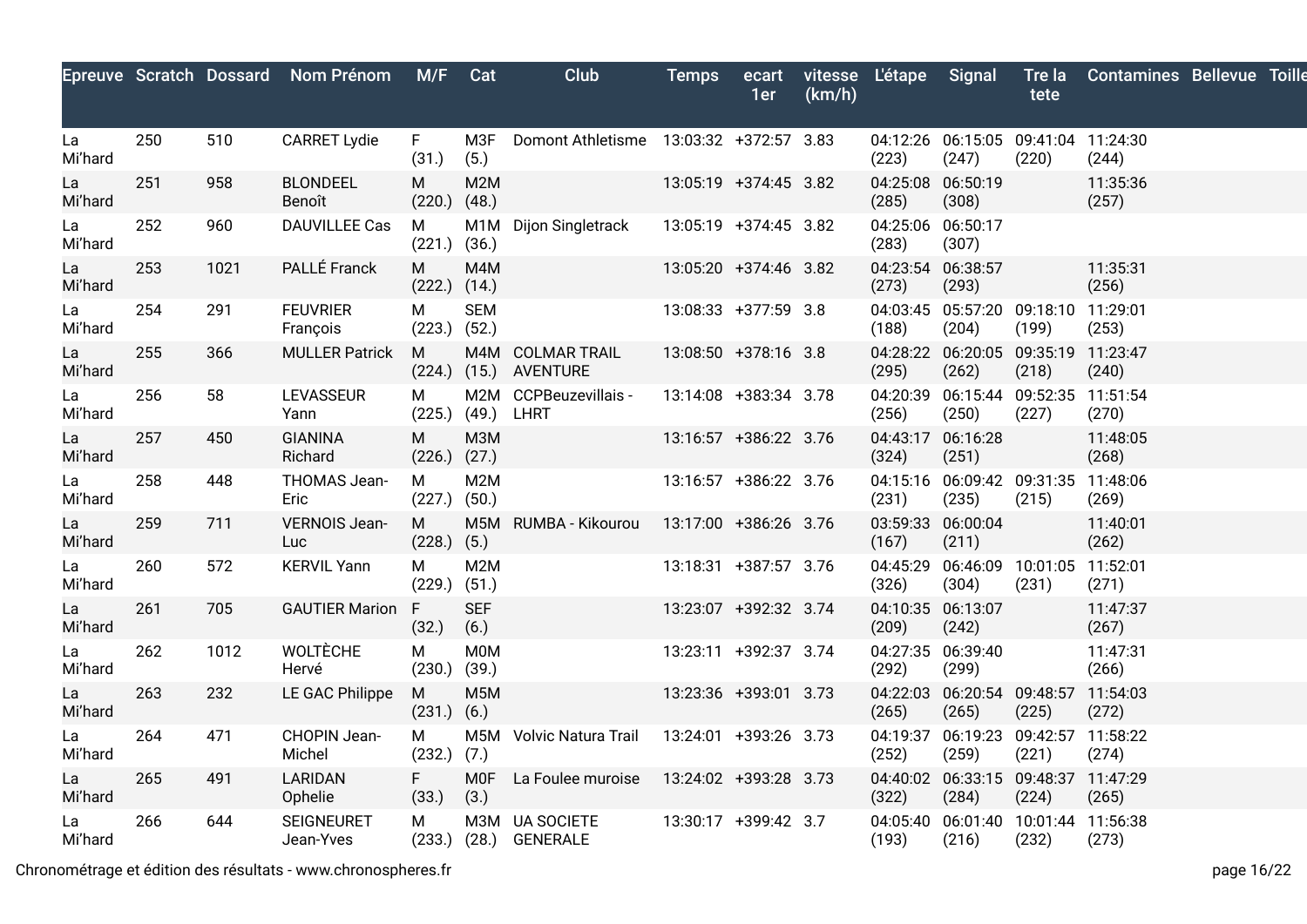|               |     |     | Epreuve Scratch Dossard Nom Prénom    | M/F Cat               |                    | Club                                          | <b>Temps</b>          | ecart<br>1er | (km/h) | vitesse L'étape Signal     |                                                 | tete                       | Tre la Contamines Bellevue Toille |  |
|---------------|-----|-----|---------------------------------------|-----------------------|--------------------|-----------------------------------------------|-----------------------|--------------|--------|----------------------------|-------------------------------------------------|----------------------------|-----------------------------------|--|
| La<br>Mi'hard | 267 | 565 | <b>FLORENT Yvon</b>                   | M                     |                    | M3M S/L AC LA<br>(234.) (29.) CHAPELLE/ERDRE  | 13:30:17 +399:43 3.7  |              |        | (300)                      | 04:28:49  06:31:34  10:18:58  12:06:28<br>(279) | (245)                      | (277)                             |  |
| La<br>Mi'hard | 268 | 651 | <b>TYTECA Benoît</b>                  | м<br>$(235.)$ $(40.)$ | M0M                |                                               | 13:33:30 +402:55 3.69 |              |        | (211)                      | 04:10:40 06:08:36<br>(233)                      | 09:48:16 12:03:33<br>(223) | (276)                             |  |
| La<br>Mi'hard | 269 | 99  | <b>EYBER Frederic</b>                 | M<br>$(236.)$ $(16.)$ | M4M                |                                               | 13:37:41 +407:06 3.67 |              |        | (266)                      | 04:22:25 06:21:10<br>(266)                      | 09:33:52 11:22:56<br>(217) | (236)                             |  |
| La<br>Mi'hard | 270 | 560 | <b>PERRIN Arnaud</b>                  | M<br>$(237.)$ $(52.)$ | M2M                |                                               | 13:40:58 +410:24 3.65 |              |        | (222)                      | 04:12:13 06:02:06<br>(218)                      | 10:14:06 12:07:08<br>(240) | (278)                             |  |
| La<br>Mi'hard | 271 | 603 | <b>GUIDOT</b><br>François             | М<br>$(238.)$ $(17.)$ | M4M                |                                               | 13:45:38 +415:04 3.63 |              |        | (181)                      | 04:03:02  06:07:08  09:32:09  11:47:22<br>(229) | (216)                      | (264)                             |  |
| La<br>Mi'hard | 272 | 557 | MOULIOM Aime                          | M<br>$(239.)$ $(37.)$ | M1M                |                                               | 13:50:03 +419:28 3.61 |              |        | 04:23:41 06:33:51<br>(272) | (286)                                           | 10:16:57 12:12:13<br>(243) | (282)                             |  |
| La<br>Mi'hard | 273 | 86  | <b>LAKEL Tarik</b>                    | М<br>$(240.)$ $(53.)$ | <b>SEM</b>         |                                               | 13:50:49 +420:14 3.61 |              |        | (319)                      | 04:38:12 06:44:58<br>(303)                      | 10:10:40<br>(235)          |                                   |  |
| La<br>Mi'hard | 274 | 363 | <b>CARLIER</b><br>Guillaume           | M<br>$(241.)$ $(53.)$ |                    | M2M A.J.C.FRELINGHIEN 13:56:46 +426:11 3.59   |                       |              |        | (342)                      | 05:06:23 06:56:25<br>(312)                      | 10:21:58 12:16:11<br>(246) | (284)                             |  |
| La<br>Mi'hard | 275 | 647 | DELEMAZURE<br>Cyril                   | M                     |                    | M3M UA Société<br>(242.) (30.) générale       | 14:00:13 +429:38 3.57 |              |        | (287)                      | 04:26:15 06:29:08<br>(272)                      | 10:12:35 12:10:13<br>(239) | (280)                             |  |
| La<br>Mi'hard | 276 | 594 | <b>MATHIEU David</b>                  | M<br>$(243.)$ $(18.)$ |                    | M4M AO CHARENTON                              | 14:01:32 +430:58 3.56 |              |        | (286)                      | 04:25:56 06:38:43<br>(291)                      | 10:08:14 12:21:59<br>(233) | (286)                             |  |
| La<br>Mi'hard | 277 | 598 | <b>TRABLY</b><br>Emmanuel             | M<br>$(244.)$ $(1.)$  |                    | M6M EMMANUEL<br><b>TRABLY</b>                 | 14:01:37 +431:02 3.56 |              |        | (296)                      | 04:28:28 06:33:18 10:09:48 12:21:32<br>(285)    | (234)                      | (285)                             |  |
| La<br>Mi'hard | 278 | 479 | <b>BONDT Xavier</b>                   | M<br>$(245.)$ $(31.)$ |                    | M3M La Route du Trail                         | 14:03:27 +432:52 3.56 |              |        | (305)                      | 04:31:49 06:19:54<br>(261)                      |                            | 12:29:55<br>(290)                 |  |
| La<br>Mi'hard | 279 | 480 | <b>DUTRIEUX Alan</b>                  | M<br>$(246.)$ $(32.)$ | МЗМ                |                                               | 14:03:28 +432:53 3.56 |              |        | (303)                      | 04:30:59 06:19:44 10:00:08 12:29:35<br>(260)    | (230)                      | (288)                             |  |
| La<br>Mi'hard | 280 | 570 | <b>OTTERBEIN</b><br>Heike             | F.<br>(34.)           | <b>MOF</b><br>(4.) |                                               | 14:10:01 +439:26 3.53 |              |        | (282)                      | 04:24:56 06:35:14<br>(287)                      | 10:12:22 12:12:10<br>(238) | (281)                             |  |
| La<br>Mi'hard | 281 | 97  | <b>BRACONNIER</b><br>Gilles           | M<br>$(247.)$ $(54.)$ |                    | M2M Uchi Mata Forrières 14:12:09 +441:34 3.52 |                       |              |        | (318)                      | 04:38:07 06:25:11<br>(269)                      | 10:18:18 12:23:32<br>(244) | (287)                             |  |
| La<br>Mi'hard | 282 | 107 | JACQUES-<br><b>EMMANUEL</b><br>Denise | М<br>$(248.)$ $(38.)$ | M1M                |                                               | 14:18:57 +448:23 3.49 |              |        | (314)                      | 04:37:12 06:38:58<br>(294)                      | 10:15:39 12:29:55<br>(241) | (289)                             |  |
| La            | 283 | 140 | <b>TURGIS</b>                         | M                     | M1M                |                                               | 14:18:59 +448:24 3.49 |              |        |                            | 04:36:58 06:39:01 10:15:46 12:29:56             |                            |                                   |  |

Chronométrage et édition des résultats - www.chronospheres.fr page 17/22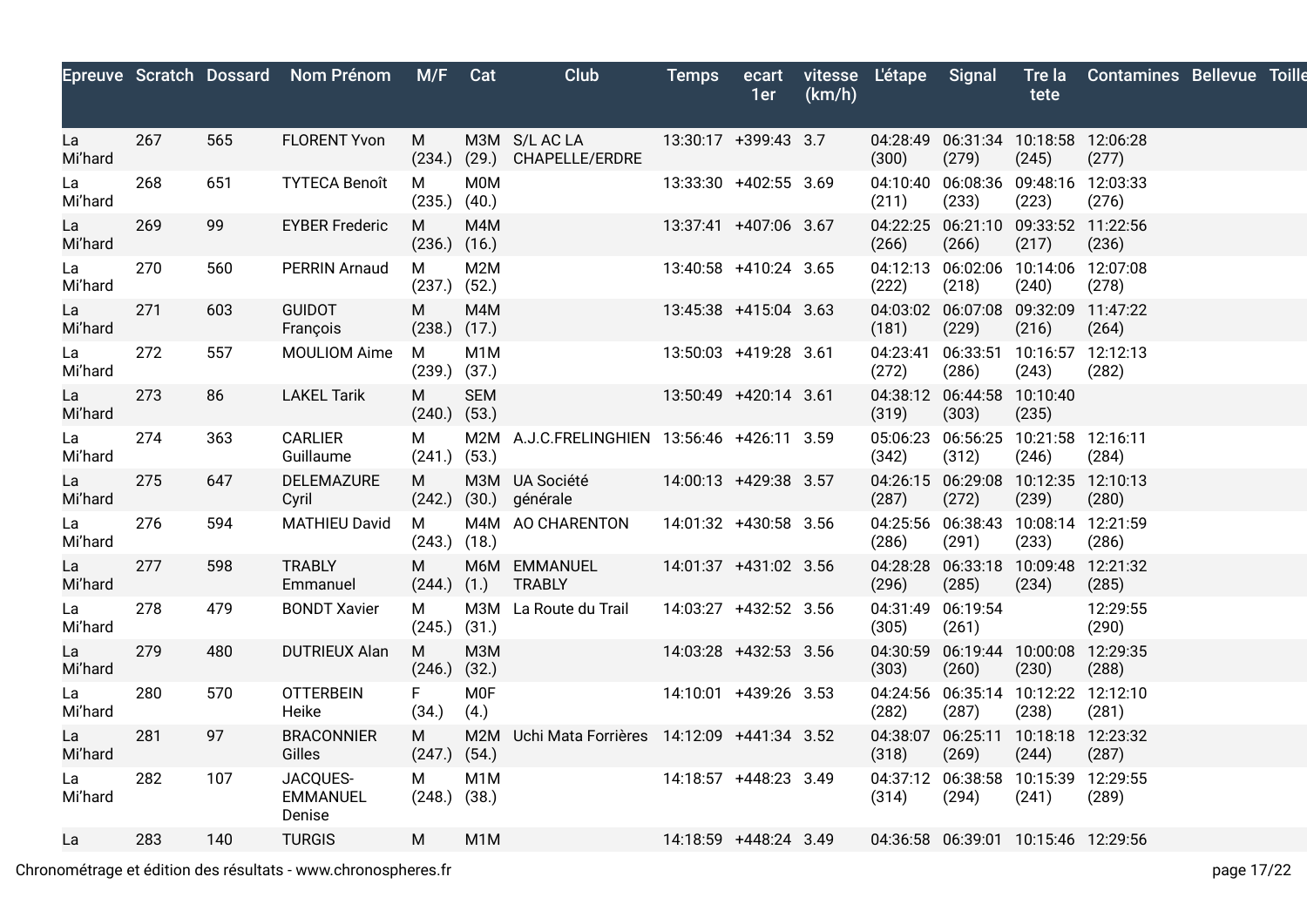|               |            |     | Epreuve Scratch Dossard Nom Prénom     | M/F Cat              |                  | Club                                       | <b>Temps</b>          | ecart<br>1er | (km/h) | vitesse L'étape Signal |                                              | Tre la<br>tete | <b>Contamines Bellevue Toille</b> |  |
|---------------|------------|-----|----------------------------------------|----------------------|------------------|--------------------------------------------|-----------------------|--------------|--------|------------------------|----------------------------------------------|----------------|-----------------------------------|--|
| Mi'hard       |            |     | Benjamin                               | $(249.)$ $(39.)$     |                  |                                            |                       |              |        | (313)                  | (295)                                        | (242)          | (291)                             |  |
| La<br>Mi'hard | 284        | 137 | <b>GUYOT Olivier</b>                   | M                    |                  | M2M Les coureurs de<br>(250.) (55.) Couffé | 14:52:17 +481:43 3.36 |              |        | (327)                  | 04:46:51 06:58:44 11:05:30 13:09:46<br>(317) | (249)          | (293)                             |  |
| La<br>Mi'hard | 285        | 68  | PINEAU Wilfried                        | M                    |                  | M1M Les coureurs de<br>(251.) (40.) Couffé | 14:52:18 +481:43 3.36 |              |        | (329)                  | 04:49:01 06:49:26 11:12:43 13:09:47<br>(305) | (250)          | (294)                             |  |
| La<br>Mi'hard | 286        | 217 | CHAMAS Thierry M                       | $(252.)$ $(56.)$     | M2M              |                                            | 15:17:03 +506:29 3.27 |              |        | 04:48:21<br>(328)      | 06:59:34 11:16:59 13:24:19<br>(318)          | (251)          | (295)                             |  |
| La<br>Mi'hard | 287        | 275 | <b>JEANNESSON</b><br>Eric              | M<br>$(253.)$ $(2.)$ | M6M              |                                            | 15:40:00 +529:25 3.19 |              |        | (343)                  | 05:11:36 07:44:07 11:25:33 13:36:09<br>(335) | (252)          | (296)                             |  |
| La<br>Mi'hard | <b>DNF</b> | 700 | <b>MARANT Eric</b>                     | M.                   |                  | M0M Nanterre Triathlon                     | <b>DNF</b>            |              |        | 04:09:22 05:41:39      |                                              |                |                                   |  |
| La<br>Mi'hard | <b>DNF</b> | 718 | DELAVAULT<br>Laurent                   | M                    | M4M              |                                            | <b>DNF</b>            |              |        | 04:49:42 07:08:08      |                                              |                | 09:15:55                          |  |
| La<br>Mi'hard | <b>DNF</b> | 737 | EL FAQIR<br>Yasmina                    | F.                   | M <sub>1</sub> F |                                            | <b>DNF</b>            |              |        | 04:16:04 06:32:29      |                                              |                |                                   |  |
| La<br>Mi'hard | <b>DNF</b> | 738 | <b>VIDAL Nathan</b>                    | M                    | <b>M0M</b>       |                                            | <b>DNF</b>            |              |        | 04:16:06 06:19:14      |                                              |                |                                   |  |
| La<br>Mi'hard | <b>DNF</b> | 744 | LAO Marc                               | М                    | <b>MOM</b>       |                                            | <b>DNF</b>            |              |        | 04:35:58               |                                              |                |                                   |  |
| La<br>Mi'hard | <b>DNF</b> | 751 | <b>TISSERON</b><br>Marianne            | F.                   | M4F              |                                            | <b>DNF</b>            |              |        | 04:29:40 06:58:09      |                                              |                | 12:03:17                          |  |
| La<br>Mi'hard | <b>DNF</b> | 753 | RICHEZ Antoine M                       |                      | SEM TTR          |                                            | <b>DNF</b>            |              |        | 04:19:00               |                                              |                |                                   |  |
| La<br>Mi'hard | <b>DNF</b> | 758 | <b>BERNEDE</b><br>Fabrice              | M                    |                  | M1M SALLANCHES<br>PASSY AC                 | <b>DNF</b>            |              |        | 03:38:58 05:47:39      |                                              |                |                                   |  |
| La<br>Mi'hard | <b>DNF</b> | 760 | PIERRE-<br><b>DUPLESSIX</b><br>Sylvain | M                    | M <sub>1</sub> M |                                            | <b>DNF</b>            |              |        | 04:50:54 07:08:23      |                                              |                | 09:16:36                          |  |
| La<br>Mi'hard | <b>DNF</b> | 762 | VAN-GUCHT<br>Mickael                   | M                    | M <sub>1</sub> M |                                            | <b>DNF</b>            |              |        | 04:50:57 07:08:25      |                                              |                | 09:16:42                          |  |
| La<br>Mi'hard | <b>DNF</b> | 770 | <b>MAKRAU Cyril</b>                    | M                    | <b>SEM</b>       |                                            | <b>DNF</b>            |              |        | 04:10:33 06:23:38      |                                              |                |                                   |  |
| La<br>Mi'hard | <b>DNF</b> | 771 | GUÉRET Samuel M                        |                      | <b>SEM</b>       |                                            | <b>DNF</b>            |              |        | 04:02:55 05:52:11      |                                              |                |                                   |  |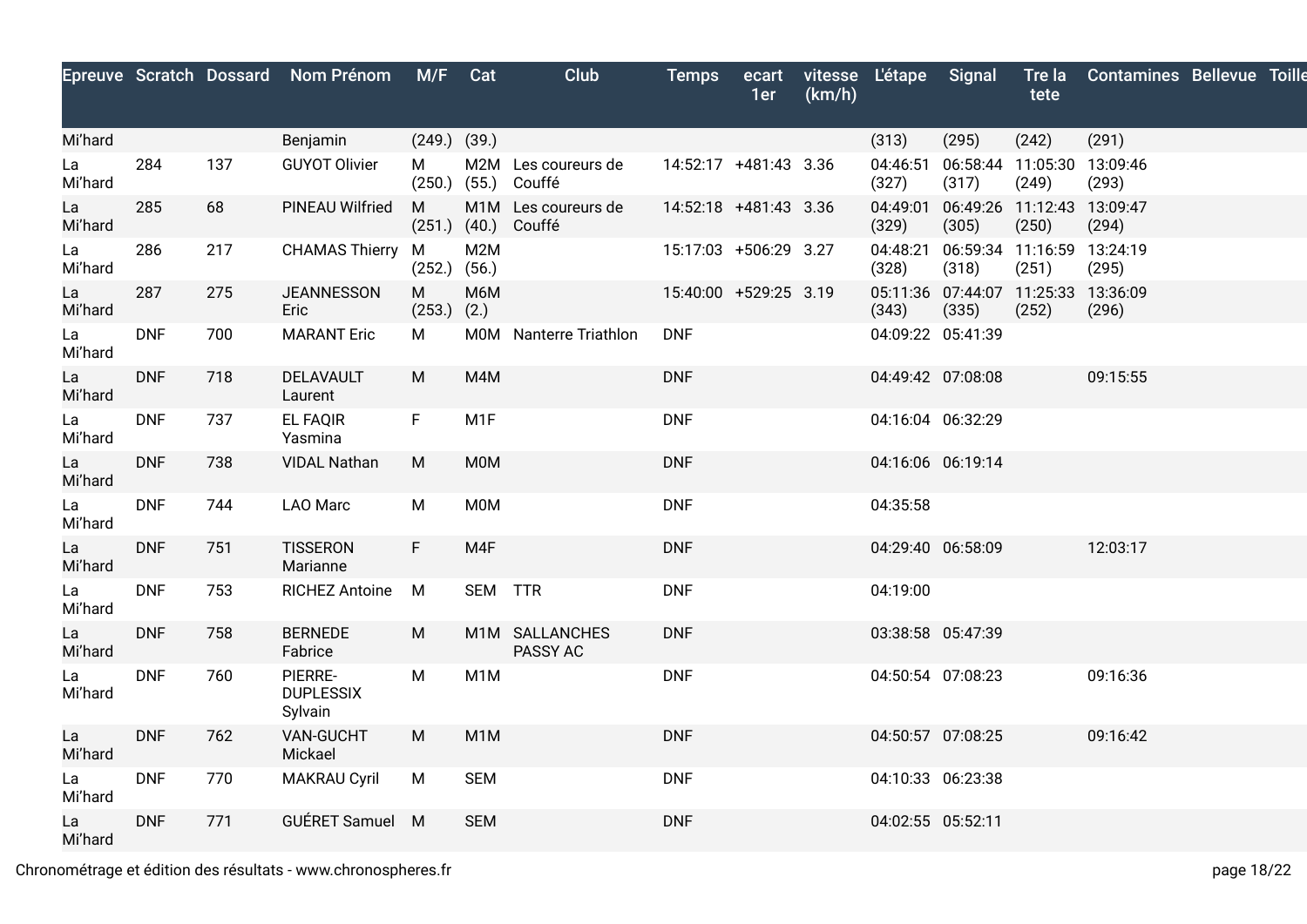|               |            |     | Epreuve Scratch Dossard Nom Prénom         | M/F | Cat              | Club                                     | <b>Temps</b> | ecart<br>1er | (km/h) | vitesse L'étape | Signal                              | tete | Tre la Contamines Bellevue Toille |  |
|---------------|------------|-----|--------------------------------------------|-----|------------------|------------------------------------------|--------------|--------------|--------|-----------------|-------------------------------------|------|-----------------------------------|--|
| La<br>Mi'hard | <b>DNF</b> | 776 | <b>KAISER Jean-</b><br>Luc.                | M   | M6M              |                                          | <b>DNF</b>   |              |        | 04:55:23        |                                     |      |                                   |  |
| La<br>Mi'hard | <b>DNF</b> | 780 | <b>CHARPENTIER</b><br>Sylvaine             | F.  | M4F              | <b>LYRICANTHROPES</b><br><b>LARCHANT</b> | <b>DNF</b>   |              |        |                 |                                     |      |                                   |  |
| La<br>Mi'hard | <b>DNF</b> | 788 | CLARENNE Eddy M                            |     |                  | M4M Hard'n trail                         | <b>DNF</b>   |              |        |                 | 04:23:32 07:09:06                   |      |                                   |  |
| La<br>Mi'hard | <b>DNF</b> | 791 | MORDACQ<br>Christian                       | M   | M7M              |                                          | <b>DNF</b>   |              |        |                 |                                     |      |                                   |  |
| La<br>Mi'hard | <b>DNF</b> | 793 | <b>SOUCHON</b><br>Vincent                  | M   |                  | MOM ALSIP Trail                          | <b>DNF</b>   |              |        |                 | 02:49:50 04:31:06                   |      |                                   |  |
| La<br>Mi'hard | <b>DNF</b> | 797 | <b>THIBAULT</b><br>Fabrice                 | M   | M3M              |                                          | <b>DNF</b>   |              |        |                 |                                     |      |                                   |  |
| La<br>Mi'hard | <b>DNF</b> | 798 | <b>BETBÈZE</b><br>François                 | M   | <b>M0M</b>       |                                          | <b>DNF</b>   |              |        |                 | 04:27:43 07:13:32                   |      |                                   |  |
| La<br>Mi'hard | <b>DNF</b> | 809 | <b>JAUD Maxime</b>                         | M   | <b>SEM</b>       |                                          | <b>DNF</b>   |              |        |                 | 02:33:40 03:42:36 05:44:41 07:01:10 |      |                                   |  |
| La<br>Mi'hard | <b>DNF</b> | 830 | <b>KAKAS Farid</b>                         | М   |                  | M1M GPSEO                                | <b>DNF</b>   |              |        |                 | 04:26:43 06:49:52                   |      |                                   |  |
| La<br>Mi'hard | <b>DNF</b> | 831 | DE MARNE<br>Sabine                         | F   | M3F              | le triathlon club                        | <b>DNF</b>   |              |        |                 | 04:51:14 07:04:19                   |      | 09:14:58                          |  |
| La<br>Mi'hard | <b>DNF</b> | 846 | <b>HANDSCHIN</b><br>Margaux                | F.  | <b>SEF</b>       |                                          | <b>DNF</b>   |              |        |                 | 04:01:14 05:58:29                   |      |                                   |  |
| La<br>Mi'hard | <b>DNF</b> | 854 | <b>ZATTARIN</b><br>Romain                  | M   | M <sub>1</sub> M |                                          | <b>DNF</b>   |              |        |                 | 04:23:31 06:55:59                   |      |                                   |  |
| La<br>Mi'hard | <b>DNF</b> | 857 | OLIVE-TOUGE<br>Gaëtan                      | M   | <b>SEM</b>       | aucun                                    | <b>DNF</b>   |              |        |                 | 04:44:36 07:22:32                   |      |                                   |  |
| La<br>Mi'hard | <b>DNF</b> | 864 | <b>BOUCHET-</b><br><b>MATHIOU Astrid</b>   | F   | <b>SEF</b>       |                                          | <b>DNF</b>   |              |        |                 | 04:38:20 07:04:03                   |      |                                   |  |
| La<br>Mi'hard | <b>DNF</b> | 865 | <b>VAN DEN</b><br><b>BOSSCHE</b><br>Maëlle | F.  | <b>SEF</b>       |                                          | <b>DNF</b>   |              |        |                 | 04:37:23 06:58:14                   |      |                                   |  |
| La<br>Mi'hard | <b>DNF</b> | 866 | COUSSEAU<br>Olivier                        | М   |                  | M4M CLUB ALPIN<br><b>CHOLET</b>          | <b>DNF</b>   |              |        |                 |                                     |      |                                   |  |
| La            | <b>DNF</b> | 867 | <b>MILCENT Alice</b>                       | F.  | <b>SEF</b>       |                                          | <b>DNF</b>   |              |        |                 | 04:37:24 06:58:31                   |      |                                   |  |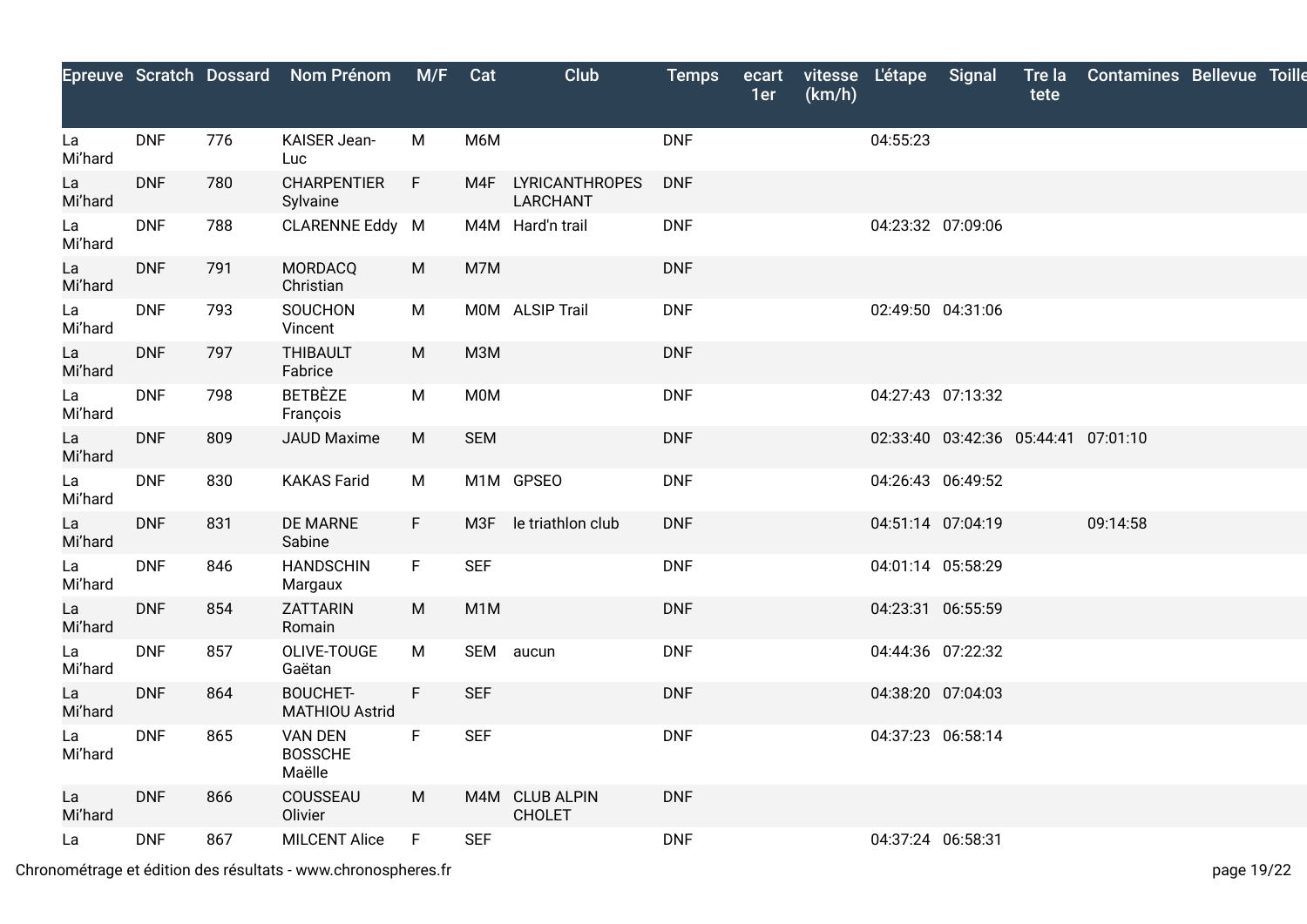|               |            |     | Epreuve Scratch Dossard Nom Prénom | M/F       | Cat              | Club                              | <b>Temps</b> | ecart<br>1er | (km/h) | vitesse L'étape | Signal            | Tre la<br>tete | <b>Contamines Bellevue Toille</b> |  |
|---------------|------------|-----|------------------------------------|-----------|------------------|-----------------------------------|--------------|--------------|--------|-----------------|-------------------|----------------|-----------------------------------|--|
| Mi'hard       |            |     |                                    |           |                  |                                   |              |              |        |                 |                   |                |                                   |  |
| La<br>Mi'hard | <b>DNF</b> | 871 | <b>POINTARD</b><br>JÉrÉmy          | M         | <b>SEM</b>       |                                   | <b>DNF</b>   |              |        |                 | 02:58:32 04:45:50 |                |                                   |  |
| La<br>Mi'hard | <b>DNF</b> | 874 | <b>BONNEFOUS</b><br>Florian        | M         | <b>SEM</b>       |                                   | <b>DNF</b>   |              |        |                 | 03:38:19 05:47:31 |                |                                   |  |
| La<br>Mi'hard | <b>DNF</b> | 879 | SLIMANI Mehdi                      | M         | M2M              |                                   | <b>DNF</b>   |              |        |                 |                   |                |                                   |  |
| La<br>Mi'hard | <b>DNF</b> | 880 | VANMARCKE<br>Alona                 | F         | <b>SEF</b>       |                                   | <b>DNF</b>   |              |        |                 | 04:54:37 07:31:20 |                |                                   |  |
| La<br>Mi'hard | <b>DNF</b> | 883 | <b>GENDRIER</b><br>Stéphane        | ${\sf M}$ |                  | M1M Nature Sport<br>Attitude      | <b>DNF</b>   |              |        |                 |                   |                |                                   |  |
| La<br>Mi'hard | <b>DNF</b> | 887 | <b>MARTINETTI</b><br>Robert        | M         | M4M              |                                   | <b>DNF</b>   |              |        |                 |                   |                |                                   |  |
| La<br>Mi'hard | <b>DNF</b> | 893 | <b>SERRANO</b><br>Stephane         | M         |                  | M2M CALR                          | <b>DNF</b>   |              |        |                 |                   |                |                                   |  |
| La<br>Mi'hard | <b>DNF</b> | 894 | PLOUVIEZ Laure F                   |           | M <sub>2F</sub>  |                                   | <b>DNF</b>   |              |        |                 |                   |                |                                   |  |
| La<br>Mi'hard | <b>DNF</b> | 901 | <b>GEOFFROY</b><br>Xavier          | M         |                  | M1M Stade Francais                | <b>DNF</b>   |              |        |                 | 04:18:08 06:23:09 |                |                                   |  |
| La<br>Mi'hard | <b>DNF</b> | 904 | <b>GRIVEL Nicolas</b>              | M         | M <sub>1</sub> M |                                   | <b>DNF</b>   |              |        |                 | 04:17:57 06:57:23 |                |                                   |  |
| La<br>Mi'hard | <b>DNF</b> | 907 | <b>AUCLERT Julien</b>              | M         | <b>SEM</b>       |                                   | <b>DNF</b>   |              |        |                 |                   |                |                                   |  |
| La<br>Mi'hard | <b>DNF</b> | 917 | <b>MAUJEAN</b><br>Jérôme           | M         | <b>МЗМ</b>       |                                   | <b>DNF</b>   |              |        |                 | 04:51:18 07:04:19 |                | 09:14:58                          |  |
| La<br>Mi'hard | <b>DNF</b> | 921 | <b>MEYER</b><br>Christophe         | ${\sf M}$ |                  | M2M TEAM TRAIL<br><b>EXPLORER</b> | <b>DNF</b>   |              |        |                 | 04:11:49 07:09:23 |                | 10:05:41                          |  |
| La<br>Mi'hard | <b>DNF</b> | 930 | <b>MARC Hubert</b>                 | M         | M4M              |                                   | <b>DNF</b>   |              |        |                 |                   |                |                                   |  |
| La<br>Mi'hard | <b>DNF</b> | 937 | <b>MABILLE Olivier</b>             | M         | M1M BDD          |                                   | <b>DNF</b>   |              |        |                 | 04:28:32 06:38:52 |                |                                   |  |
| La<br>Mi'hard | <b>DNF</b> | 948 | FEKETE Clément M                   |           | SEM BDD          |                                   | <b>DNF</b>   |              |        | 04:28:35        |                   |                |                                   |  |
| La            | <b>DNF</b> | 956 | KOUIDER Léon                       | M         | M7M              |                                   | <b>DNF</b>   |              |        |                 | 04:51:32 07:20:10 |                |                                   |  |
|               |            |     |                                    |           |                  |                                   |              |              |        |                 |                   |                |                                   |  |

Chronométrage et édition des résultats - www.chronospheres.fr page 20/22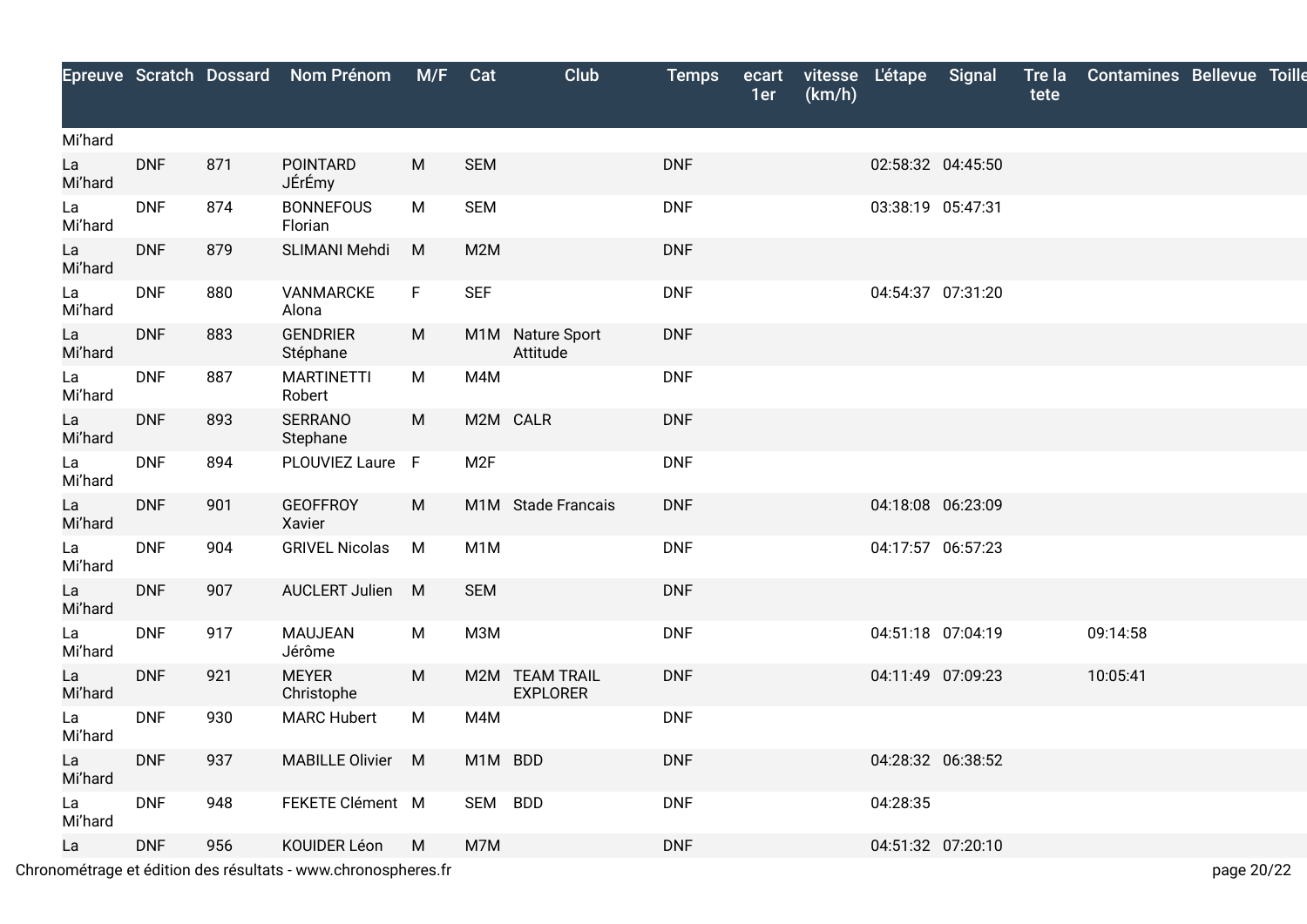|               |            |      | Epreuve Scratch Dossard Nom Prénom M/F Cat |    |            | Club                            | <b>Temps</b> | ecart<br>1er | (km/h) |                   | vitesse L'étape Signal     | Tre la<br>tete | <b>Contamines Bellevue Toille</b> |  |
|---------------|------------|------|--------------------------------------------|----|------------|---------------------------------|--------------|--------------|--------|-------------------|----------------------------|----------------|-----------------------------------|--|
| Mi'hard       |            |      |                                            |    |            |                                 |              |              |        |                   |                            |                |                                   |  |
| La<br>Mi'hard | <b>DNF</b> | 959  | JOST Alexandre M                           |    | <b>SEM</b> |                                 | <b>DNF</b>   |              |        | 04:34:11          |                            |                |                                   |  |
| La<br>Mi'hard | <b>DNF</b> | 962  | NICOLAS Dath                               | M  |            | M1M FCN Club                    | <b>DNF</b>   |              |        | 04:34:03          |                            |                |                                   |  |
| La<br>Mi'hard | <b>DNF</b> | 967  | LOUIS-ACHILLE<br><b>Bruno</b>              | M  |            | M3M Saint Cucufa                | <b>DNF</b>   |              |        |                   | 04:51:23 07:05:22          |                |                                   |  |
| La<br>Mi'hard | <b>DNF</b> | 978  | <b>BETUING</b><br>Sandrine                 | F  |            | M2F S/L USOATHIS<br><b>MONS</b> | <b>DNF</b>   |              |        |                   | 04:26:17 06:41:03 10:11:19 |                |                                   |  |
| La<br>Mi'hard | <b>DNF</b> | 984  | <b>MERCIER</b><br>Romain                   | M  | SEM BDD    |                                 | <b>DNF</b>   |              |        | 04:21:37          |                            |                |                                   |  |
| La<br>Mi'hard | <b>DNF</b> | 985  | <b>L'HOMMELET</b><br>Freddy                | M  |            | M1M ASPTT Angers                | <b>DNF</b>   |              |        | 04:51:06          |                            |                |                                   |  |
| La<br>Mi'hard | <b>DNF</b> | 986  | <b>BOGAERT</b><br>Thomas                   | M  | MOM BDD    |                                 | <b>DNF</b>   |              |        |                   |                            |                |                                   |  |
| La<br>Mi'hard | <b>DNF</b> | 987  | <b>DUJACQUIER</b><br>Laurent               | M  | M1M BDD    |                                 | <b>DNF</b>   |              |        |                   |                            |                |                                   |  |
| La<br>Mi'hard | <b>DNF</b> | 989  | MINNE Jolan                                | M  | SEM BDD    |                                 | <b>DNF</b>   |              |        |                   | 04:21:25 06:29:07          |                | 11:37:59                          |  |
| La<br>Mi'hard | <b>DNF</b> | 992  | DELATTE Sylvain M                          |    | M2M BDD    |                                 | <b>DNF</b>   |              |        | 04:21:29 06:18:28 |                            |                |                                   |  |
| La<br>Mi'hard | <b>DNF</b> | 994  | REYNAUD<br>Quentin                         | M  | <b>SEM</b> |                                 | <b>DNF</b>   |              |        |                   |                            |                |                                   |  |
| La<br>Mi'hard | <b>DNF</b> | 995  | ROUSSEAU<br>Remy                           | M  | <b>SEM</b> |                                 | <b>DNF</b>   |              |        |                   | 04:40:17 06:44:08          |                | 12:08:35                          |  |
| La<br>Mi'hard | <b>DNF</b> | 998  | BRONNER Jean- M<br>Michel                  |    | M2M        |                                 | <b>DNF</b>   |              |        | 04:24:49 06:31:19 |                            |                |                                   |  |
| La<br>Mi'hard | <b>DNF</b> | 1000 | <b>DELPORTE</b><br>Alexandre               | M  | <b>SEM</b> |                                 | <b>DNF</b>   |              |        | 04:20:53 07:00:16 |                            |                |                                   |  |
| La<br>Mi'hard | DNF        | 1003 | DRUART Hendrik M M3M                       |    |            |                                 | <b>DNF</b>   |              |        | 04:39:47          |                            |                |                                   |  |
| La<br>Mi'hard | <b>DNF</b> | 1020 | <b>MATHIEU</b><br>Valérie                  | F. | M3F        |                                 | <b>DNF</b>   |              |        |                   | 04:51:03 07:04:37          |                |                                   |  |
| La            | <b>DNF</b> | 1022 | <b>STELLA Patrick</b>                      | M  | M4M        |                                 | <b>DNF</b>   |              |        | 04:30:29 06:54:01 |                            |                |                                   |  |